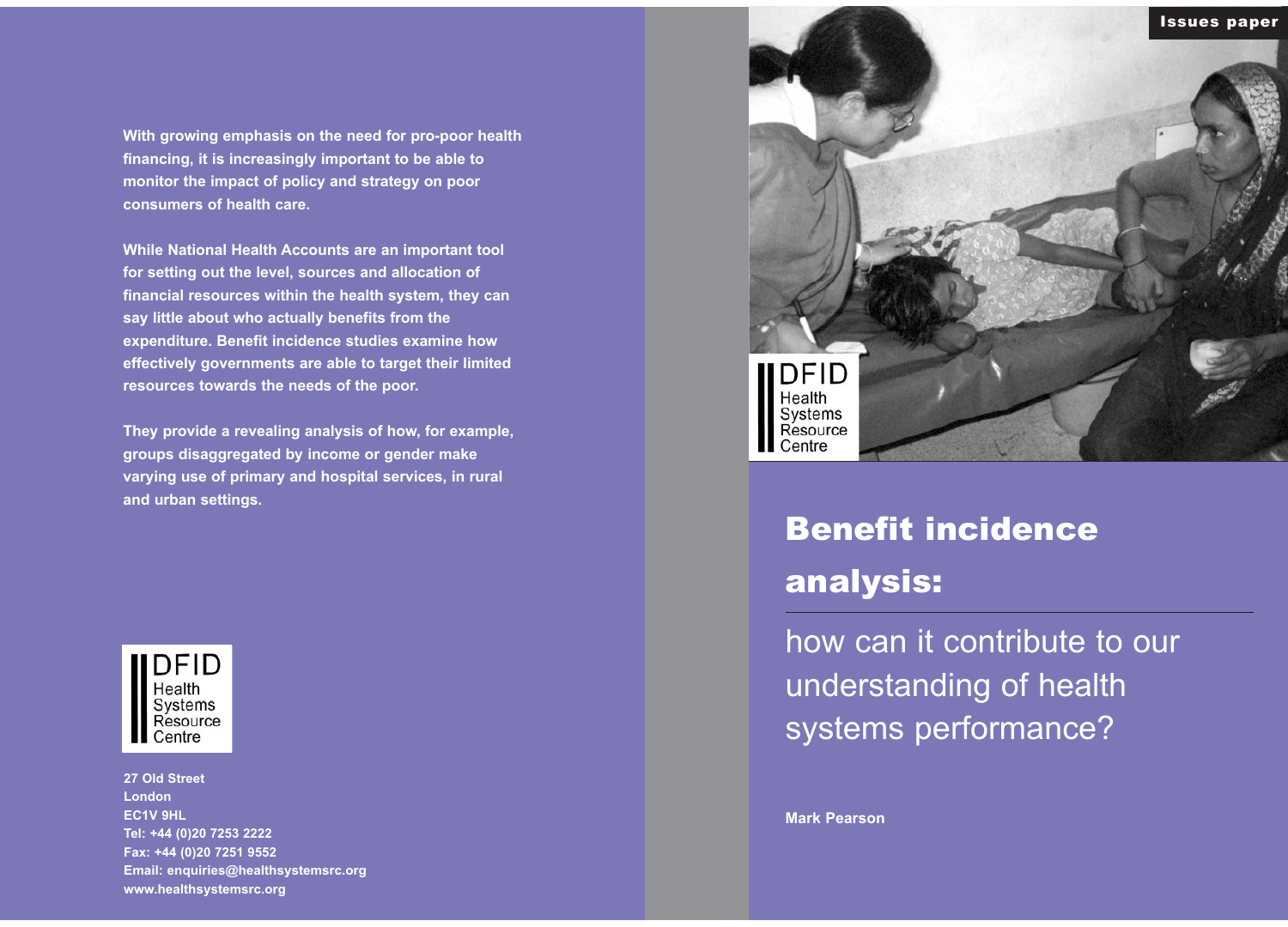# Benefit incidence analysis:

how can it contribute to our understanding of health systems performance?

Mark Pearson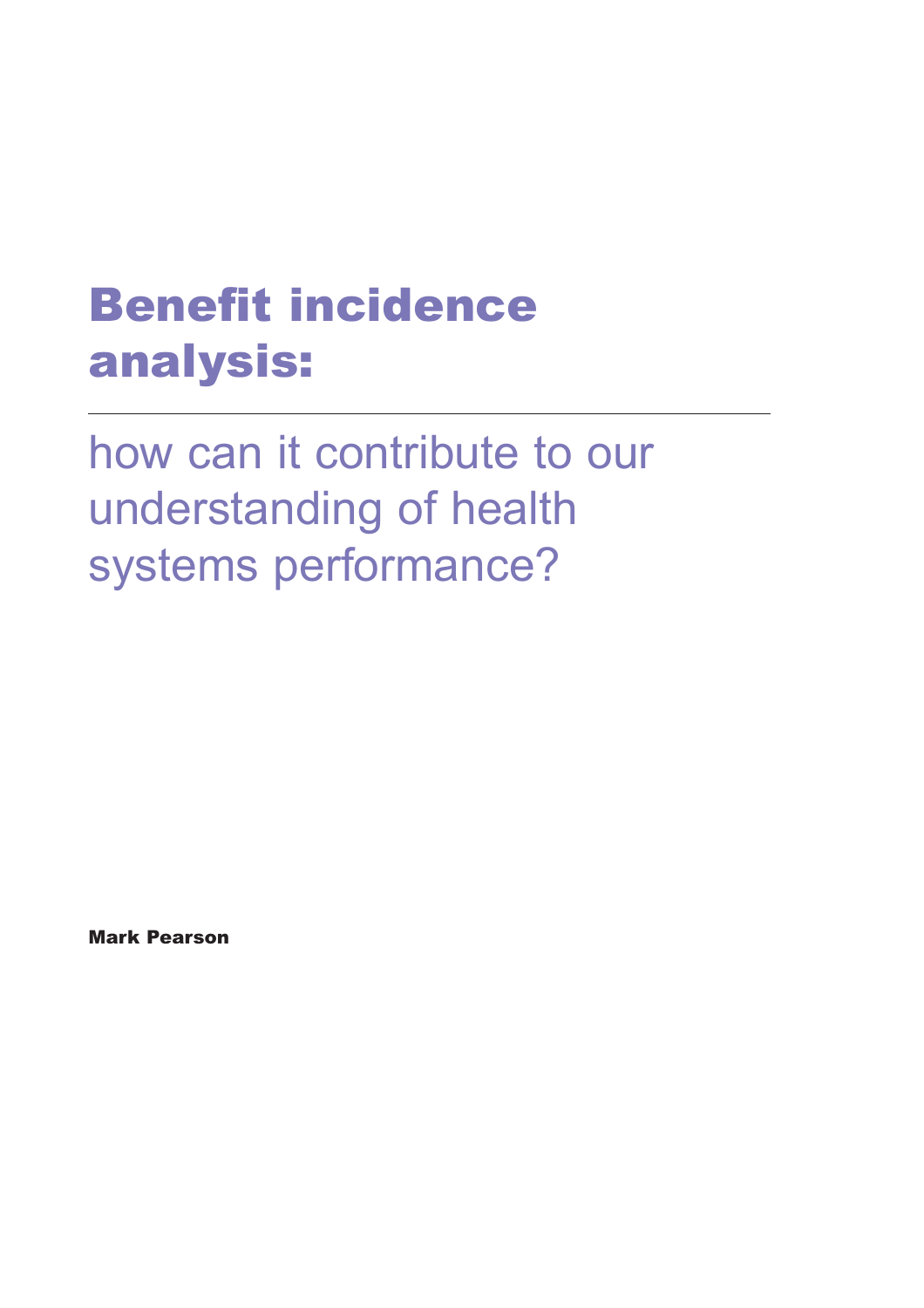The DFID Health Systems Resource Centre (HSRC) provides technical assistance and information to the British Government's Department for International Development (DFID) and its partners in support of propoor health policies, financing and services. The HSRC is managed on behalf of DFID by the Institute for Health Sector Development (IHSD).

This publication was produced by the HSRC on behalf of DFID, and does not necessarily represent the views or the policy of DFID.

The HSRC produces a number of publications on subjects relevant to health sector reform and development. A full list of HSRC publications is available on the HSRC website: www.healthsystemsrc.org.

**Title: Benefit incidence analysis: how can it contribute to our understanding of health systems performance Author: Mark Pearson Copyright: © 2002 by HSRC Image credits:**

**Designed by: Adkins Design Printed by: Fretwells**

**Mark Pearson is a health economist working with IHSD and the DFID HSRC as Regional Manager for South Asia covering India, Nepal, Bangladesh and Pakistan. In this role he has advised DFID on how to develop its pro-poor agenda and also carried out consultancies related to health financing, hospital autonomy and the development of sector-wide approaches in Bangladesh and Nepal.**

**DFID Health Systems Resource Centre 27 Old Street London EC1V 9HL**

**Tel: +44 (0)20 7253 2222 Fax: +44 (0)20 7251 9552 Email: enquiries@healthsystemsrc.org Website: www.healthsystemsrc.org**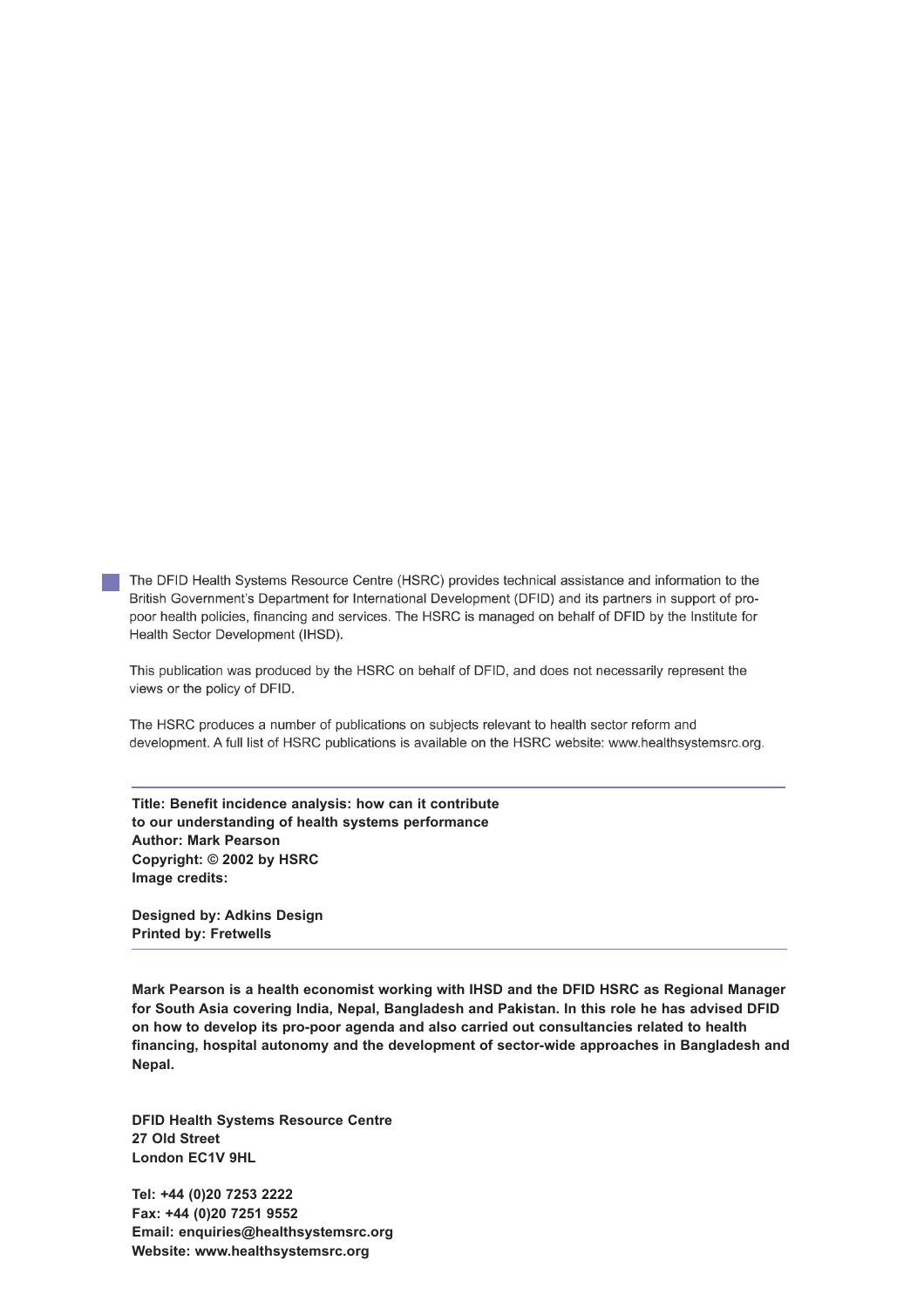# **Contents**

| <b>1 What is benefit incidence analysis?</b>        | 4  |
|-----------------------------------------------------|----|
| 2 Using benefit incidence analysis to help          | 5  |
| measure health systems performance                  |    |
| <b>3 Key findings: benefit incidence studies</b>    | 6  |
| 4 Case studies: benefit incidence studies           |    |
| in India and Bangladesh                             | 7  |
| India: the approach and key findings                | 7  |
| India: interpretation of findings and discussion    | 10 |
| Bangladesh: an alternative approach                 | 13 |
| <b>5 Key points</b>                                 | 14 |
| <b>Notes</b>                                        | 16 |
| <b>References</b>                                   | 17 |
| <b>Annex: Policy implications in Andhra Pradesh</b> | 18 |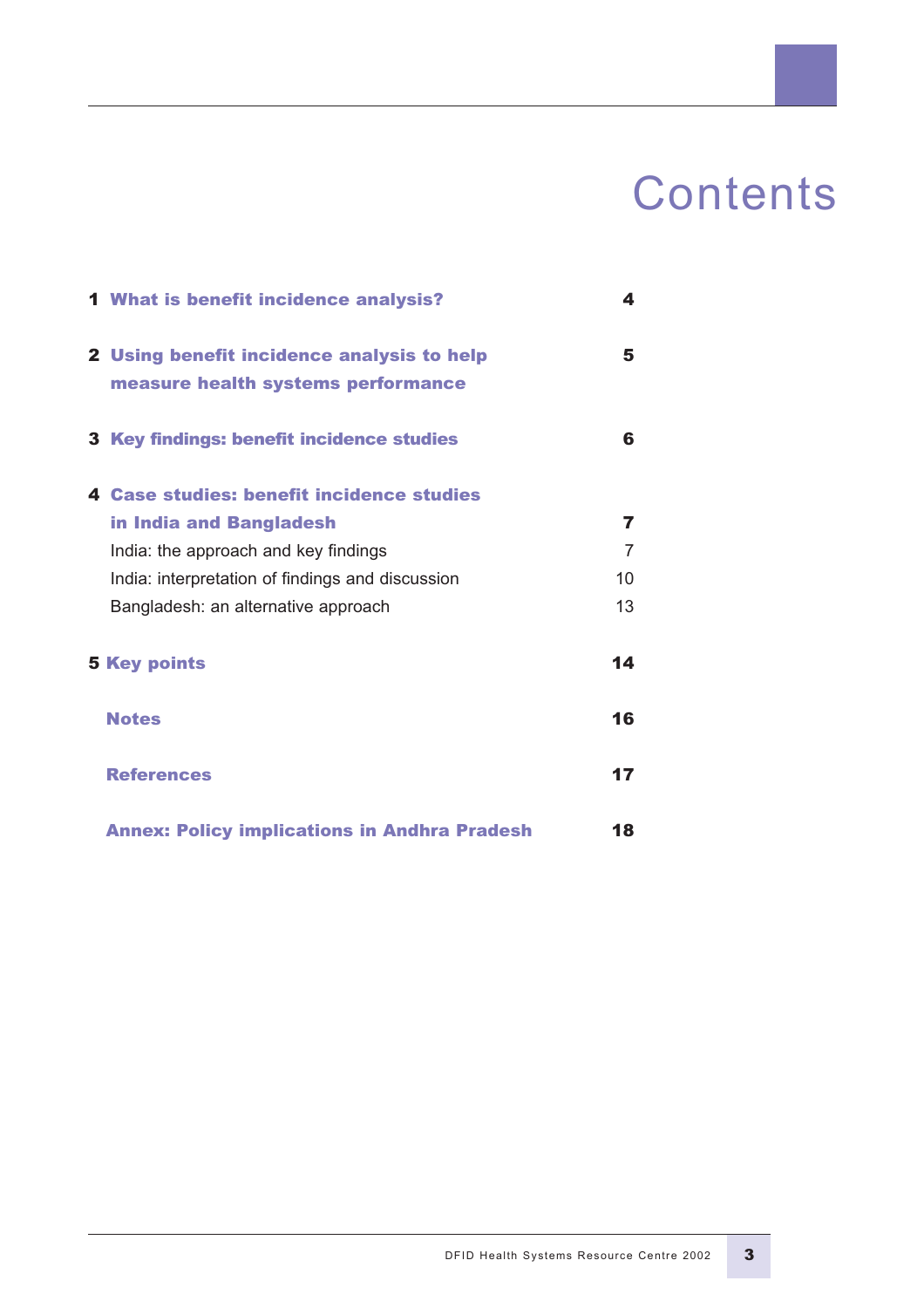# 1 What is benefit incidence analysis?

A great deal of emphasis has been placed on the importance of National Health Accounts (NHA) as a means of promoting appropriate systems reform. However, whilst NHA provide useful information which may be important for policy making, they pose more questions than they answer. In practice, what NHA do is set out the level, sources and allocation of financial resources within the health system. They tell us nothing about who benefits from this expenditure.

Benefit Incidence Analysis (BIA) in the health sector takes us one step further by examining who benefits from expenditure on health care. It usually relates to public expenditure and is concerned with the issue of how effectively governments are able to target their limited resources towards meeting the needs of the poor (as they usually profess to do). Target groups could be defined in a number of ways – by region, age or gender – but use of services by income group, however measured, is usually of the most interest. Areas of public expenditure can also be disaggregated in a number of ways. A simple distinction could be made between inpatient and outpatient care. Alternatively, the approach might wish to disaggregate by type of facility (teaching hospital, secondary hospitals, primary health centres, community health centres etc.). The Bangladesh case study presented below, for example, highlights the advantage of such disaggregation, with a very different picture emerging in teaching and specialised hospitals. The main constraints to such disaggregation are cost and feasibility (related to sample sizes). Most NHA do not include BIA as a core component, although these are often carried out in parallel (as in the case of Bangladesh) or a BIA can be completed without an NHA (as in the case of India), although some of the tasks carried out in a NHA still need to be undertaken.

A major advantage of BIA is that it is more directly linked to the policy goals adopted by most countries. These typically relate to ensuring equitable access or its equivalent. Although BIA does not tell you how much health care a person needs, it does give you some idea of how much care they get. The findings are also particularly relevant to the poverty reduction targets set out in the International Development Targets (IDTs), as lack of access to effective health care is now well recognised as a major cause of poverty. Unfortunately, the IDTs do not have poverty-related targets associated with their health goals (with the perverse consequence that the IDTs could be achieved by only treating the better-off). If they had, the benefit incidence findings would be given greater prominence perhaps.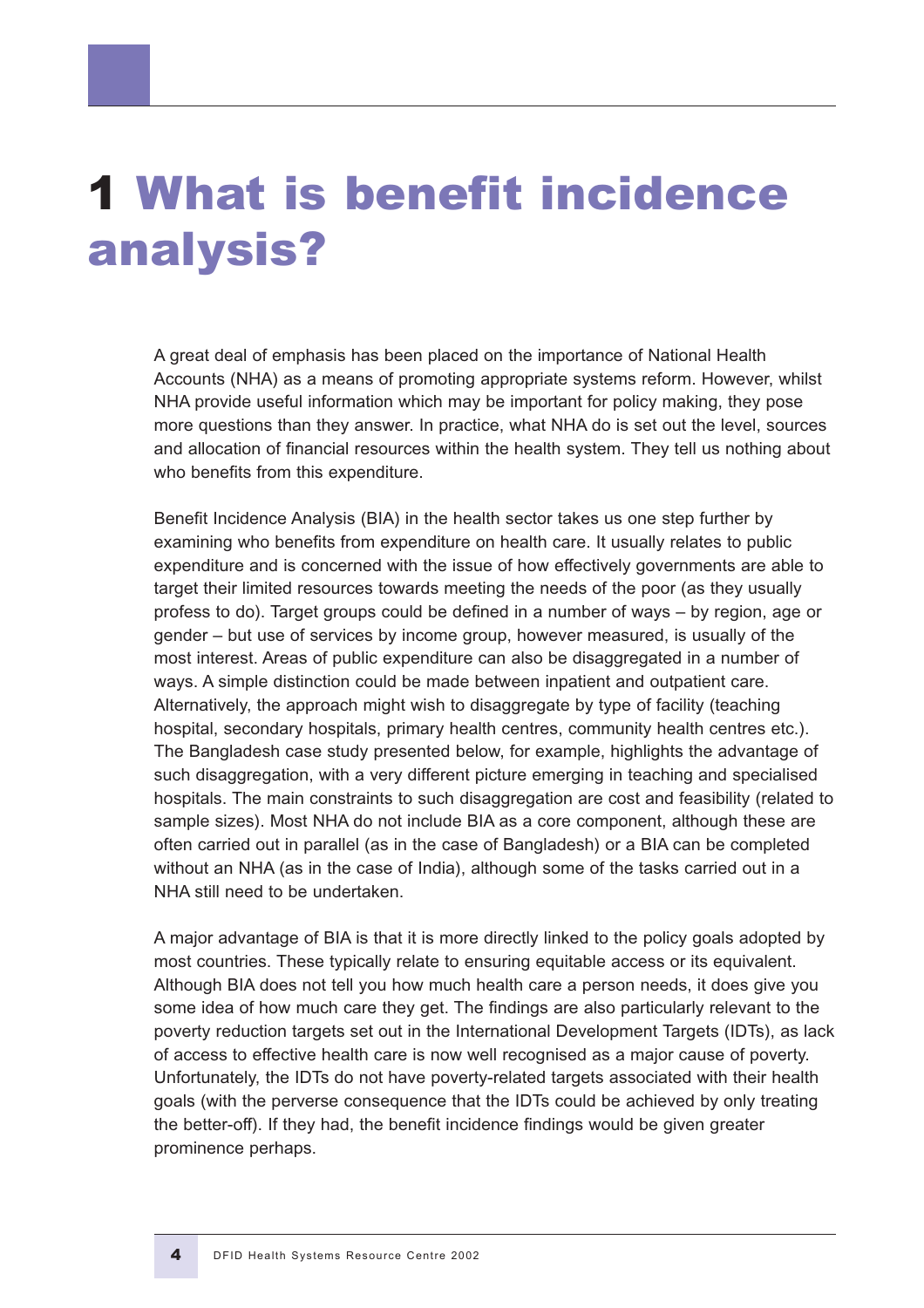# 2 Using benefit incidence analysis to help measure health systems performance

The issue of how to measure health system performance has received a lot of attention in recent years. This reflects concerns that health sectors are underperforming and are failing to give good value for money. The World Health Organisation *World Health Report 2000* (WHR) focused on this issue. Its findings, presented in part as league tables, have proved controversial and have been criticised by many. At the same time they have generated debate in this often neglected area.

One major criticism is that the WHR approach treats the health system as a 'black box'. It attempts to measure performance by investigating the link between health expenditure and five health sector goals (average health status, distribution of health status, average responsiveness, distribution of responsiveness and the fairness of financial contribution). No attempt is made to look inside the 'black box' and explain how the expenditure translates into these goals by looking at which health services are delivered and who receives them.

BIA can be used to get a better insight into the factors responsible for health sector performance. At the same time it also needs to be recognised that BIA is limited. It provides evidence on only one dimension of health sector performance, and even then the findings need to be carefully interpreted and explained.

A fuller understanding of system performance requires an even deeper analysis of the complex processes that shape health sectors. Much of the explanation is down to influences outside the control of governments, such as cultural, geographical and climatic factors. Much is due to overall government policy (in terms of the development model adopted, the role and strength of the state, and its interest in and capacity to deliver effective welfare and social programmes) rather than health-specific interventions. In addition, there are likely to be major timelags before health spending translates into improved health status and system performance.

Finally, it is important to remember that BIA is not carried out for its own sake. A key question is how it can contribute to the policy debate. A discussion of the possible policy implications of the BIA findings for Andhra Pradesh are shown in the annex as an example.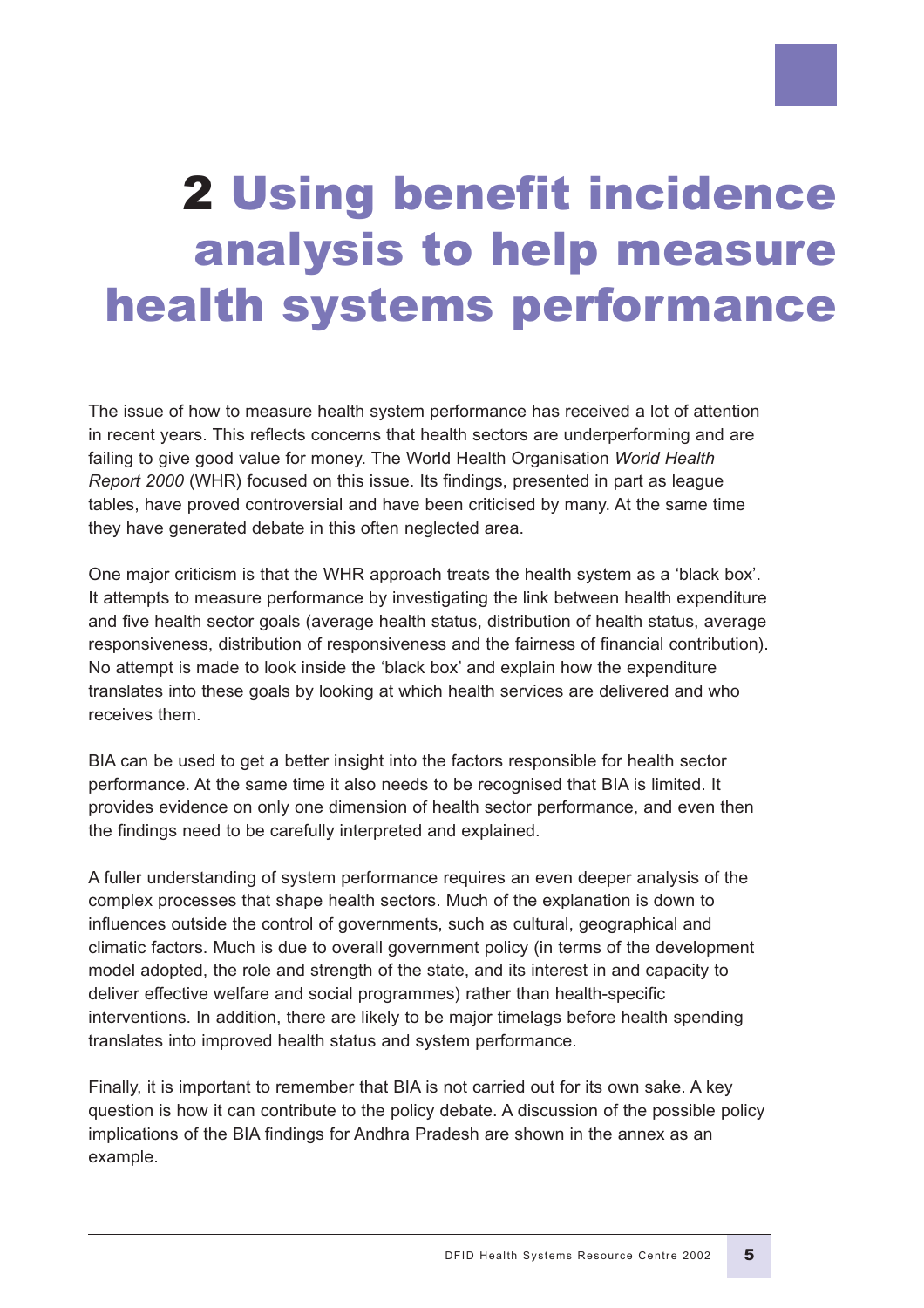# 3 Key findings: benefit incidence studies

A recent review of benefit incidence studies carried out between 1978 and 1995 (Chu *et al.*, 2000) found that public health expenditures were *well targeted* in 21 of the 38 studies and were progressive in all 30 of the studies for which data was available. (Well targeted refers to the fact that the poorest 20 per cent received more public subsidies than the richest 20 per cent. A system is considered progressive if the poorest 20 per cent receive more than the richest 20 per cent *relative to their income or expenditure*.) In terms of the 29 developing countries and countries in transition covered by the review, public health expenditure was generally well targeted in Asia and Latin America but poorly targeted in sub-Saharan Africa and transition countries. All types of health expenditure tended to be well targeted, with the exception of hospital-based outpatient services. In sub-Saharan Africa expenditure at all levels was found to be poorly targeted. The review also found that the performance in relation to targeting could change significantly over time and that a single snapshot is not necessarily helpful.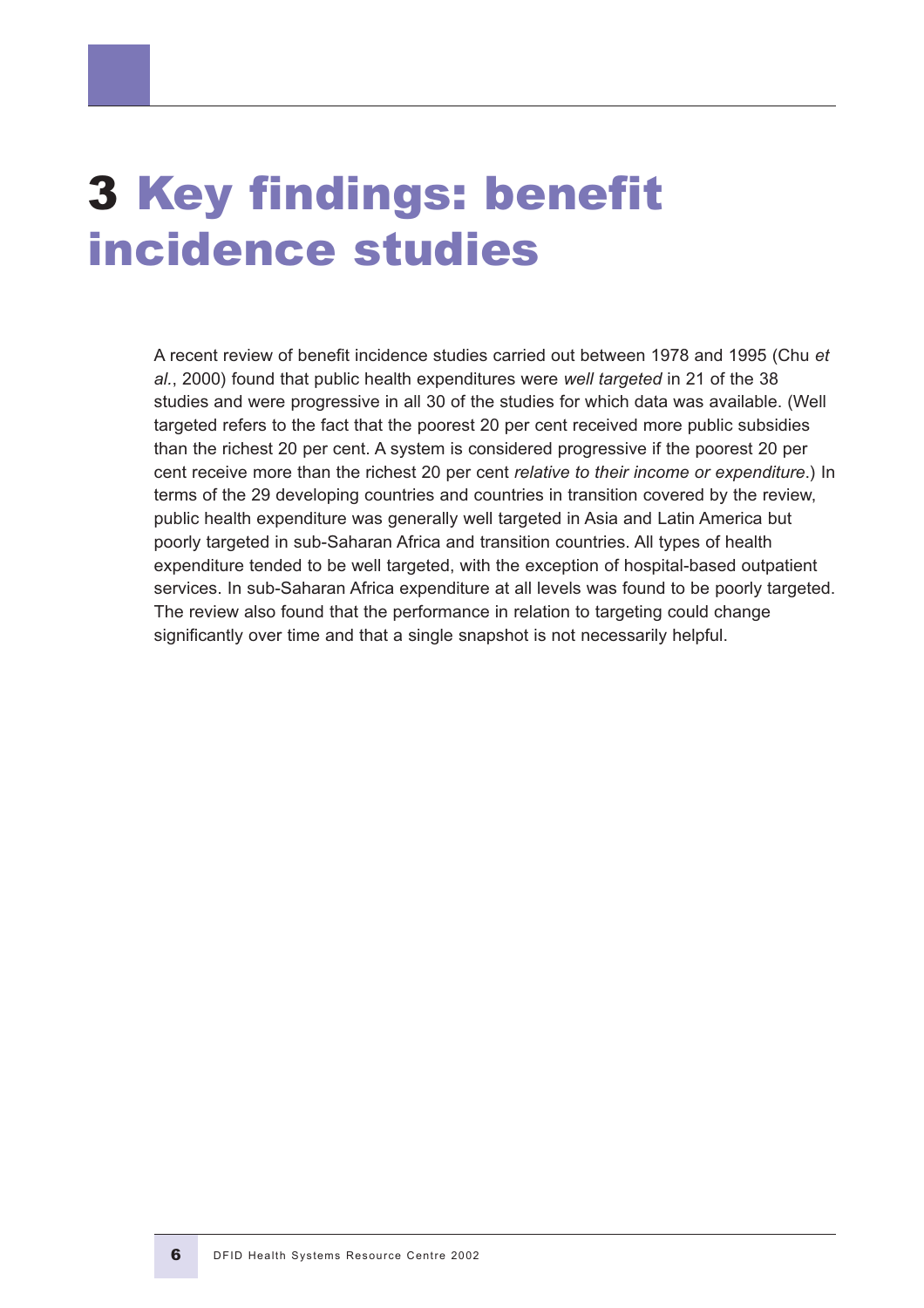# 4 Case studies: benefit incidence studies in India and Bangladesh

# India: the approach and key findings

The National Council for Applied Economic Research (NCAER) in India has recently carried out a nationwide BIA which spells out how public subsidies have been distributed using data for 1995–96 (Mahal *et al.*, 2000). In short, the study uses data from a National Sample Survey (NSS) to estimate utilisation by the various target groups identified. Unit costs of the various services are estimated through analysis of budget data compiled from the individual states' budgets.

The study is being externally reviewed. In terms of methodology and the reliability of findings there are naturally some concerns. Reliance on the use of samples is always open to the criticism that the sample was not representative. There are more serious concerns on the costing side, where there are questions as to whether all of the relevant costs have been included<sup>1</sup> and whether the use of a single unit cost across all target groups is valid.<sup>2</sup> A notable feature of the approach adopted is that by relying on NSS data it is possible to look at utilisation in both public and private sectors and shed light on the interaction between the two. This is not the case for the Bangladesh study, which focuses exclusively on the public sector.

Data is presented for all major states. The figures below show a selection of the findings for three states:

- a good performer: Kerala
- a medium performer: Uttar Pradesh
- a poor performer: Orissa

The focus is on hospital services, with additional figures showing the picture for institutional deliveries (which are excluded from hospitalisation tables). Immunisation data is included for Kerala.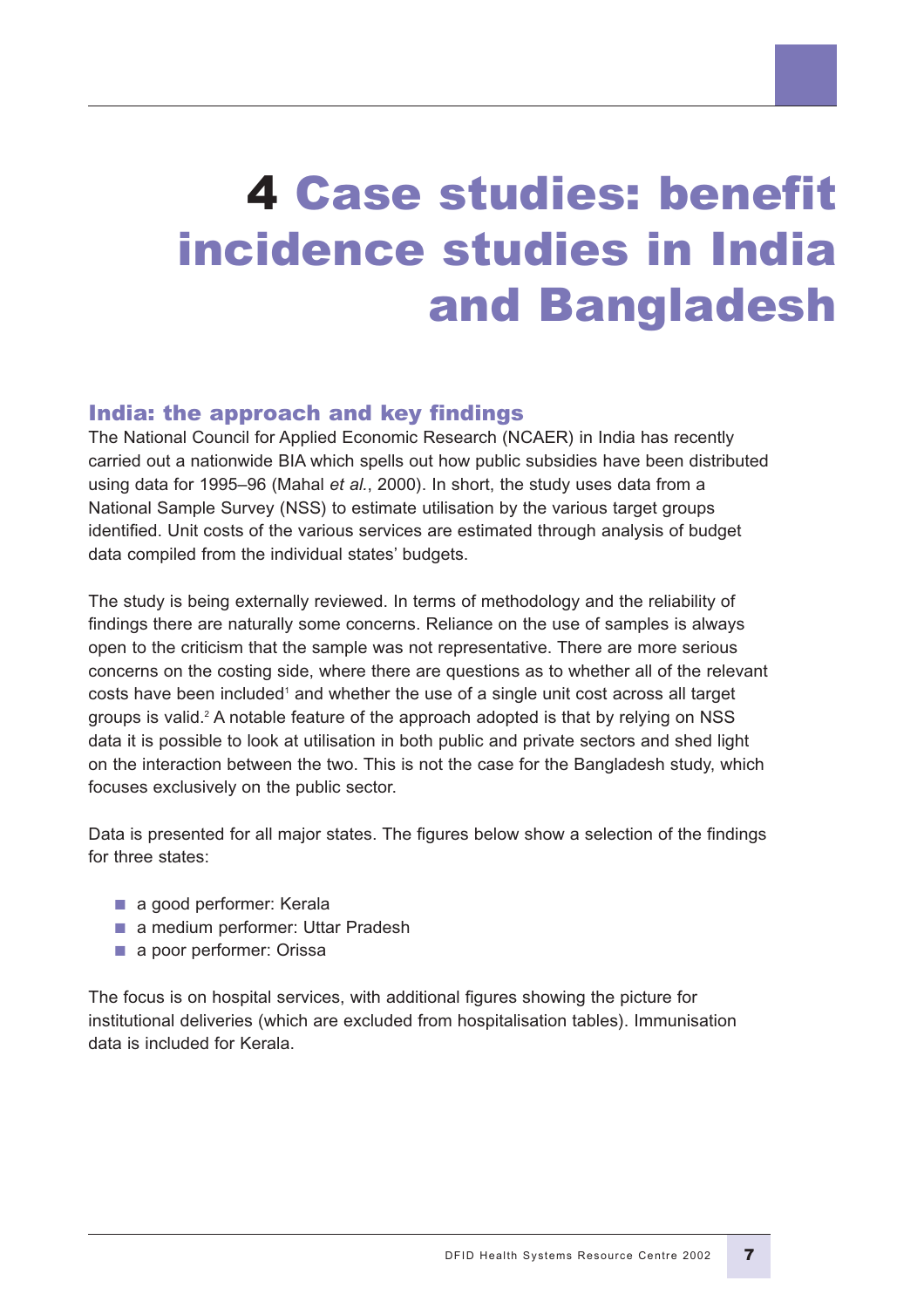







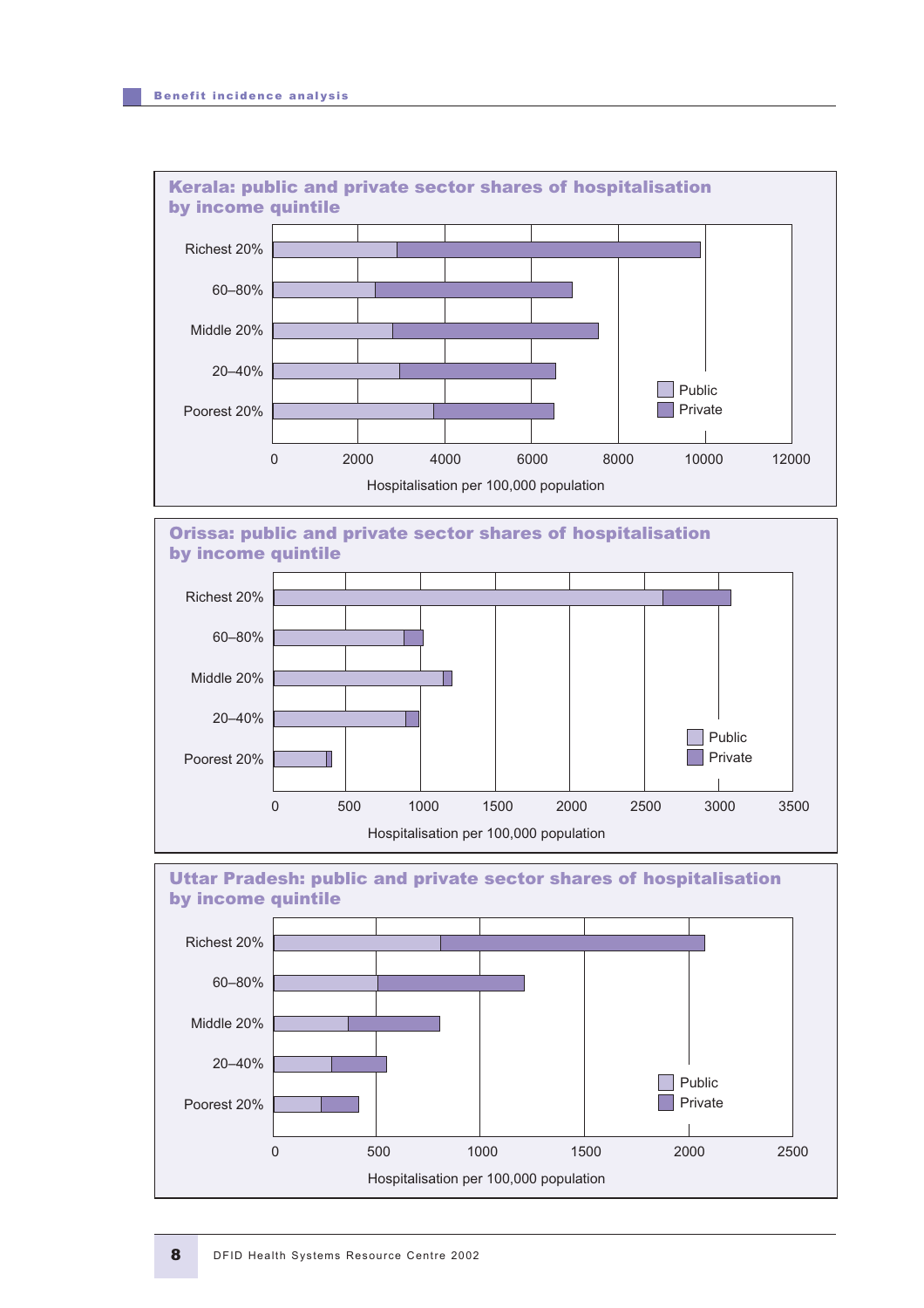

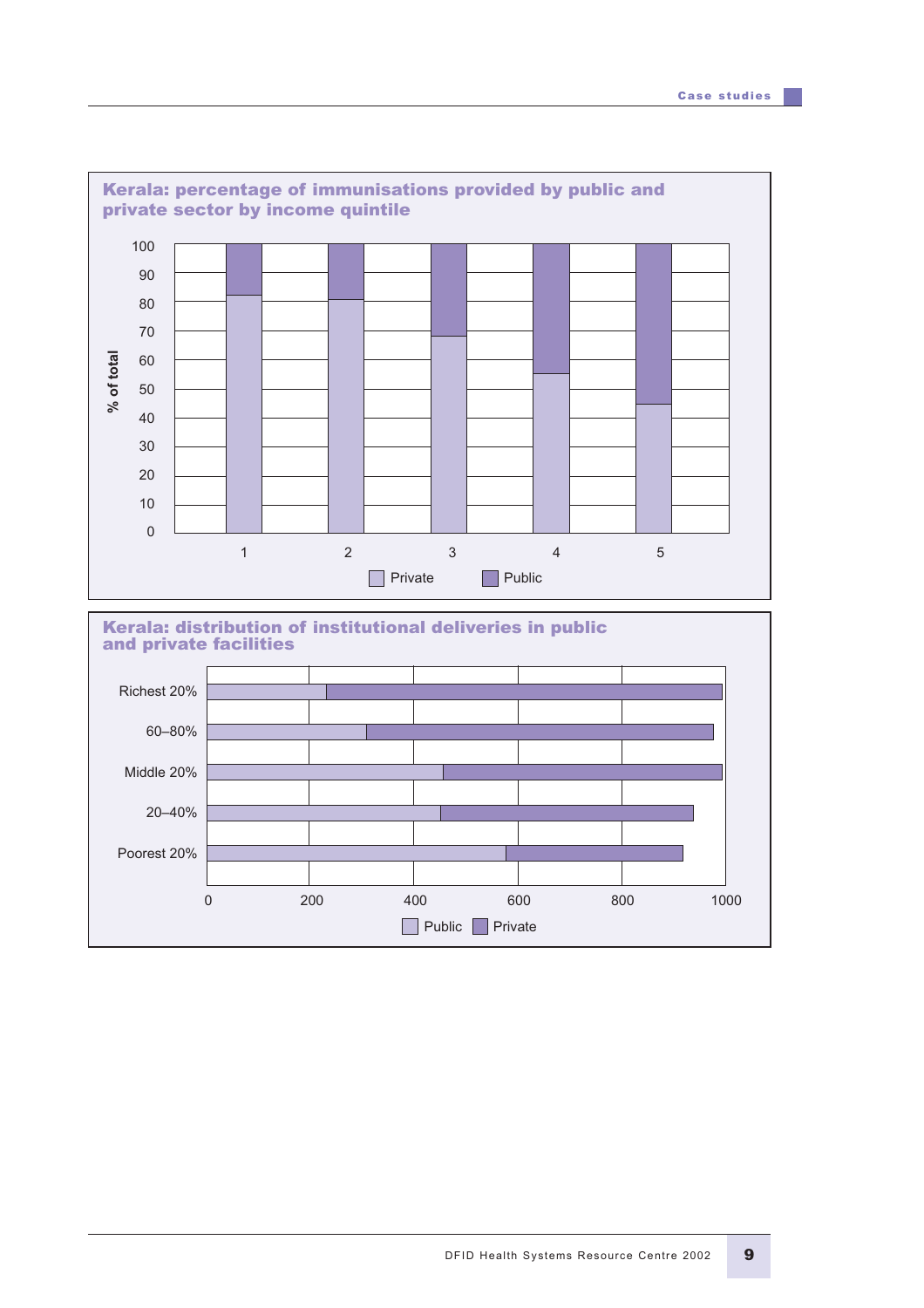### India: interpretation of findings and discussion

#### ■ **Targeting of public subsidies**

Kerala appears to have been extremely successful in targeting public subsidies to the poorer groups, with more public subsidies going to the poor than to the better-off – even for hospital services. In Orissa, where the public sector delivers the vast majority of hospital services, the rich appropriate the bulk of the subsidies.

#### ■ **Equity in access**

The figures clearly show that utilisation rates for hospital services in Kerala are high across the board, but that access is also equitable, with the poor using almost as many services as the rich. This relatively equal access occurs despite the fact that the private sector is much more developed in Kerala than in many other states. In Orissa, at the other extreme, utilisation rates are low: the richest 20 per cent in Orissa use less than half as many hospital services as the poorest 20 per cent in Kerala. Utilisation is also extremely skewed towards the better-off. Uttar Pradesh, as the figure shows, falls somewhere in-between these extremes. The data for institutional deliveries for Kerala indicates even greater equity in utilisation, with almost universal coverage and even better targeting of public subsidies.

#### ■ **Potential of the private sector to deliver public services**

The data also shows that it is possible for the private sector to deliver a significant proportion of public goods such as immunisation, for which public provision of the necessary services is assured. In Kerala, over 50 per cent of immunisations for the richest 20 per cent are delivered by the private sector.

Clearly this data does not necessarily answer all of our questions. It sets out the current situation but does not explain how this situation has come about, what can be done about it and what any targets for improvement should be.

The analysis does not tell us what proportion of public subsidies should go to the different socioeconomic groups. In an ideal world, the rich might not be subsidised at all but would use the private sector or pay full costs in public facilities. In practice, there may be advantages in keeping the middle-income groups within the public fold for at least some services, as such groups are probably far more effective in arguing for improved quality than poorer groups. The question as to how much public subsidy should go to the better-off is down to judgement not science.

It does seem apparent that Kerala has been able to ensure high levels of utilisation of inpatient and outpatient services at relatively low cost. It has achieved markedly higher utilisation rates, albeit with greater financial inputs, as it does spend more on health in per capita terms than other states. It also appears to have been successful in ensuring a high degree of equity in utilisation across income groups. What the analysis does not tell us conclusively is why or how Kerala has been able to achieve this. How much is due to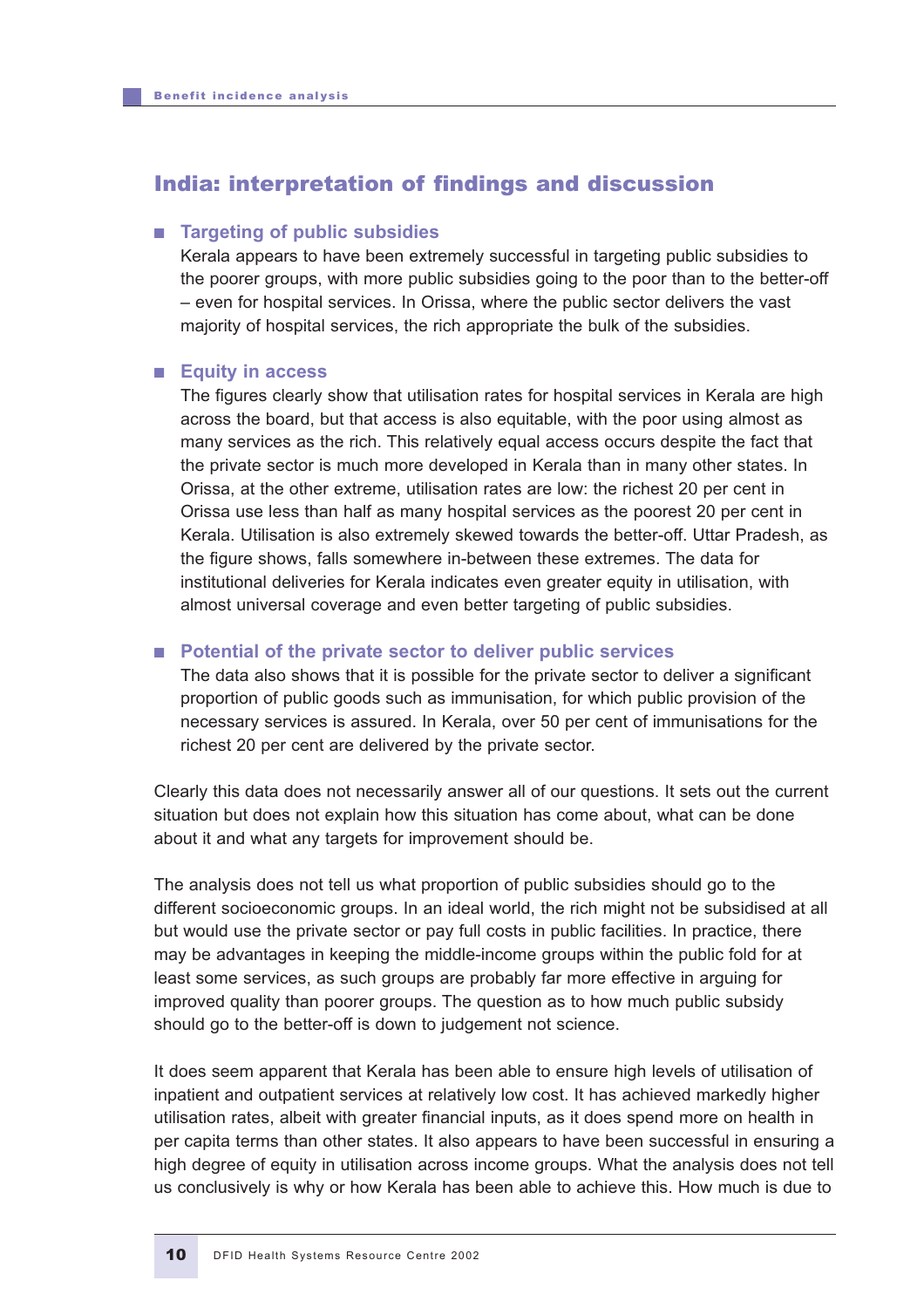sensible health and social policies and how much is due to external factors? Kerala's ability to target public subsidies towards the poorer groups is likely to have been responsible in some measure for the good health indicators that Kerala enjoys. Indeed, whilst Kerala was seen as a major success story in the 1970s and 1980s, there have been concerns that the situation has deteriorated since then. The evidence presented here suggests that at least some of the gains have been sustained. But other factors are also at play. The approach does not explain Kerala's success in achieving high levels of utilisation at low cost. This must be due in part to elements not conducive to policy action, such as geographical factors. Kerala is a small, compact state with a developed transport network, so access tends to be relatively good even in rural areas. The usual disincentive for health staff to work in rural areas and the costs of servicing remote facilities are correspondingly less, probably contributing to Kerala's ease of management and low costs. This clearly casts doubt on the ability of other states to replicate the Kerala experience.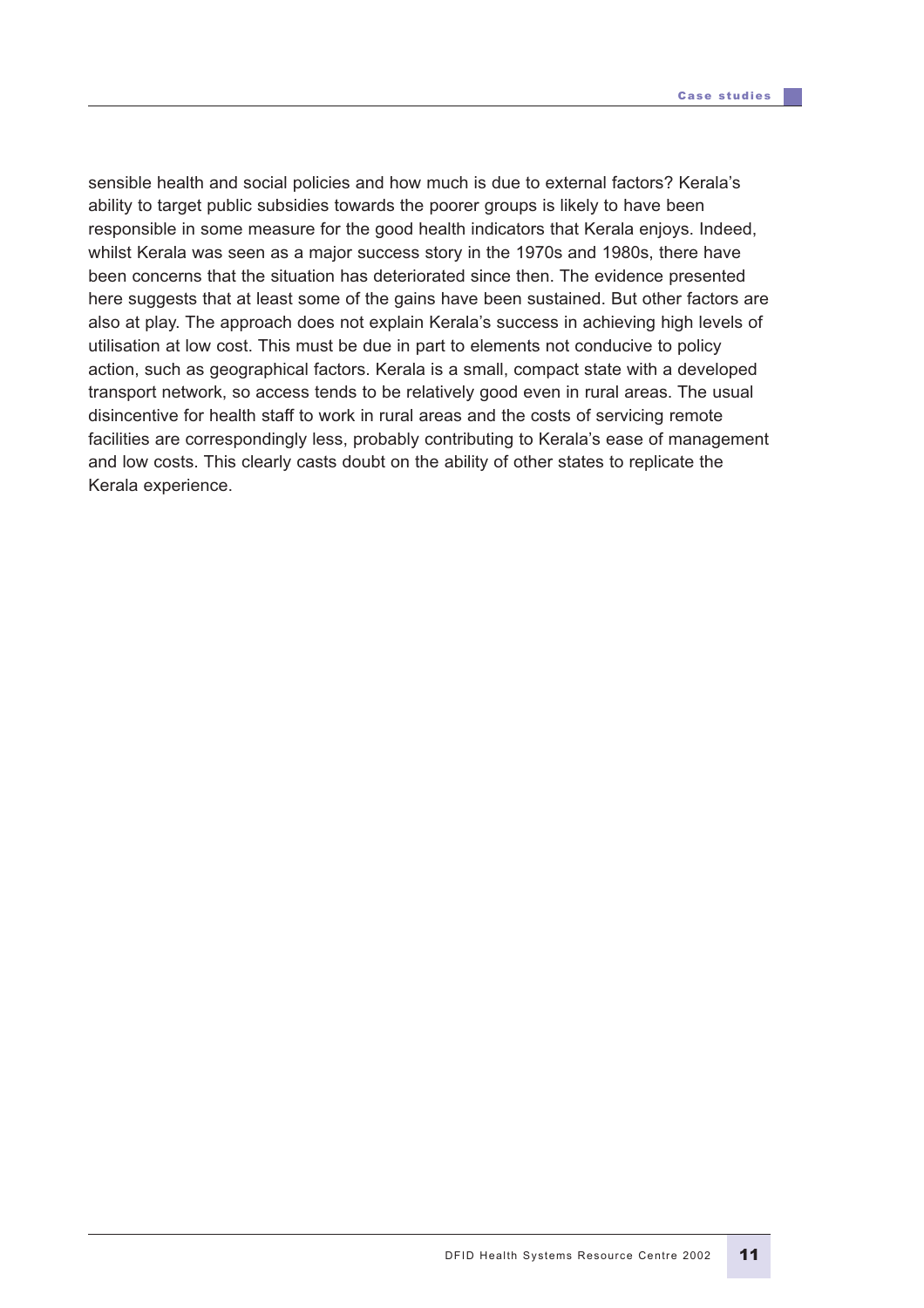

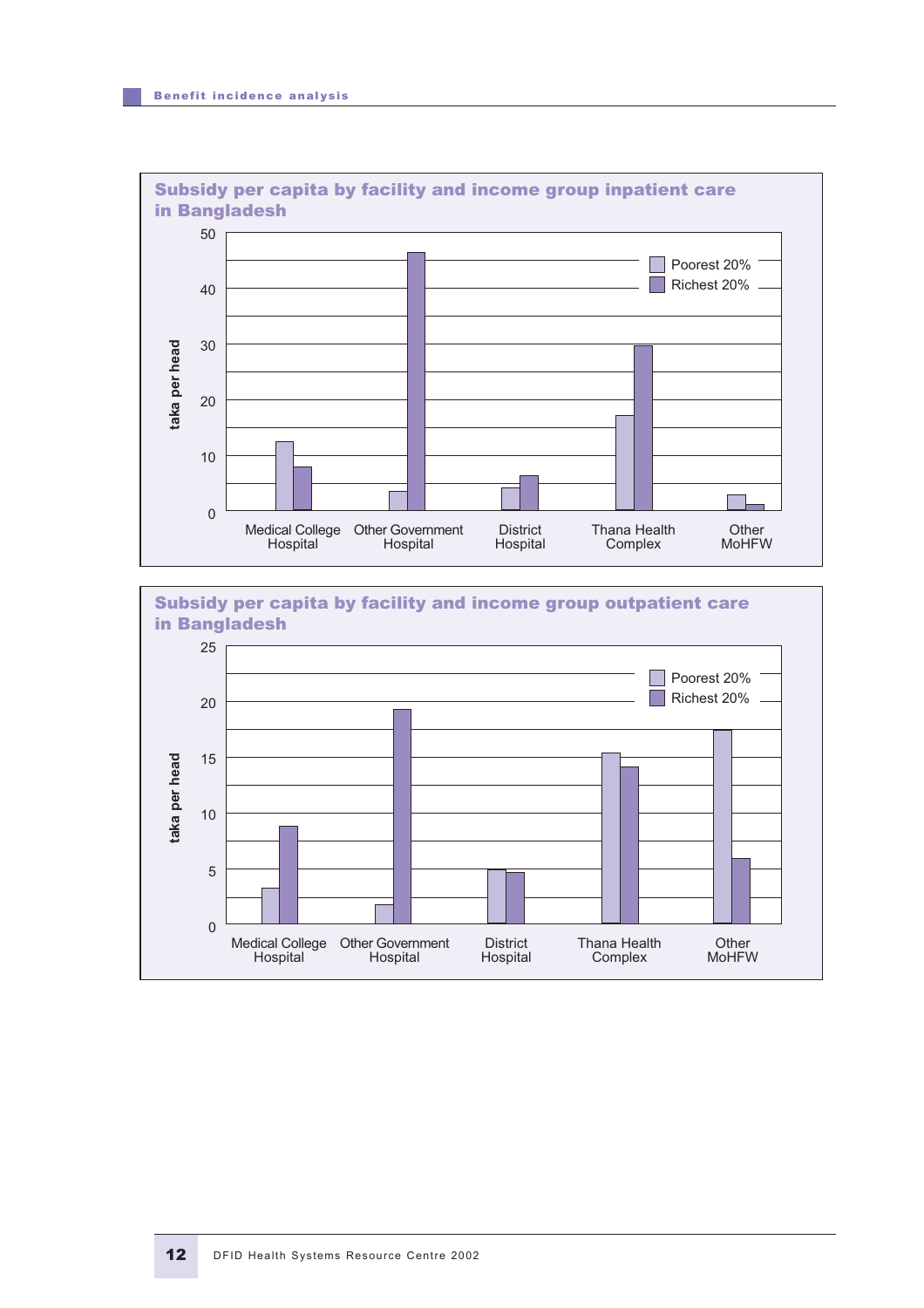### Bangladesh: an alternative approach

The following figures show findings from a study carried out by the Health Economics Unit at the Ministry of Health and Female Welfare, Bangladesh (Data International Ltd., 1998). $3$  Their point is to illustrate the differences in approach. The focus is only on the public sector, which limits the relevance of the work to discussions about the interaction with the private sector. However, the approach does look at services in a more disaggregated manner than in the India study, and finds significant variations between different types of facility in the primary health Care (PHC) and hospital sectors, which may have significant policy implications (Data International, 1998).

As in the case of India, subsidies are concentrated in the hospital sector rather than at lower levels. The better-off tend to have easier access to public subsidies for inpatient care, even at Thana health complexes. The poor have relatively good access to inpatient care at medical college hospitals, whilst at other government hospitals the subsidy to the richest 20 per cent massively outweighs that to the poorest 20 per cent.

#### Notes

- 1 Financing flows in India are extremely fragmented: spending may not be reflected in the budget estimates due to donor and/or Government of India (GoI) expenditure outside the state budget and in-kind flows. The expenditure data analysed only covers that directly related to health services. It focuses largely on two budget lines: for hospitals and dispensaries, and for primary health centres. These account for some 57 per cent of total public health expenditure in 1997–98 in Andhra Pradesh, for example (GoAP Budget Estimates). It does not include many items of health spending such as that related to the oversight functions of the production of such intermediate outputs as doctors through medical education.
- 2 It might be expected that the better-off utilise a greater subsidy per episode than the poor. There is some evidence that the better-off have a longer duration of stay, and this can be allowed for. A more in-depth analysis of whether treatment for the better-off is more intensive – whether they get more tests for the same illness, etc. – is ongoing.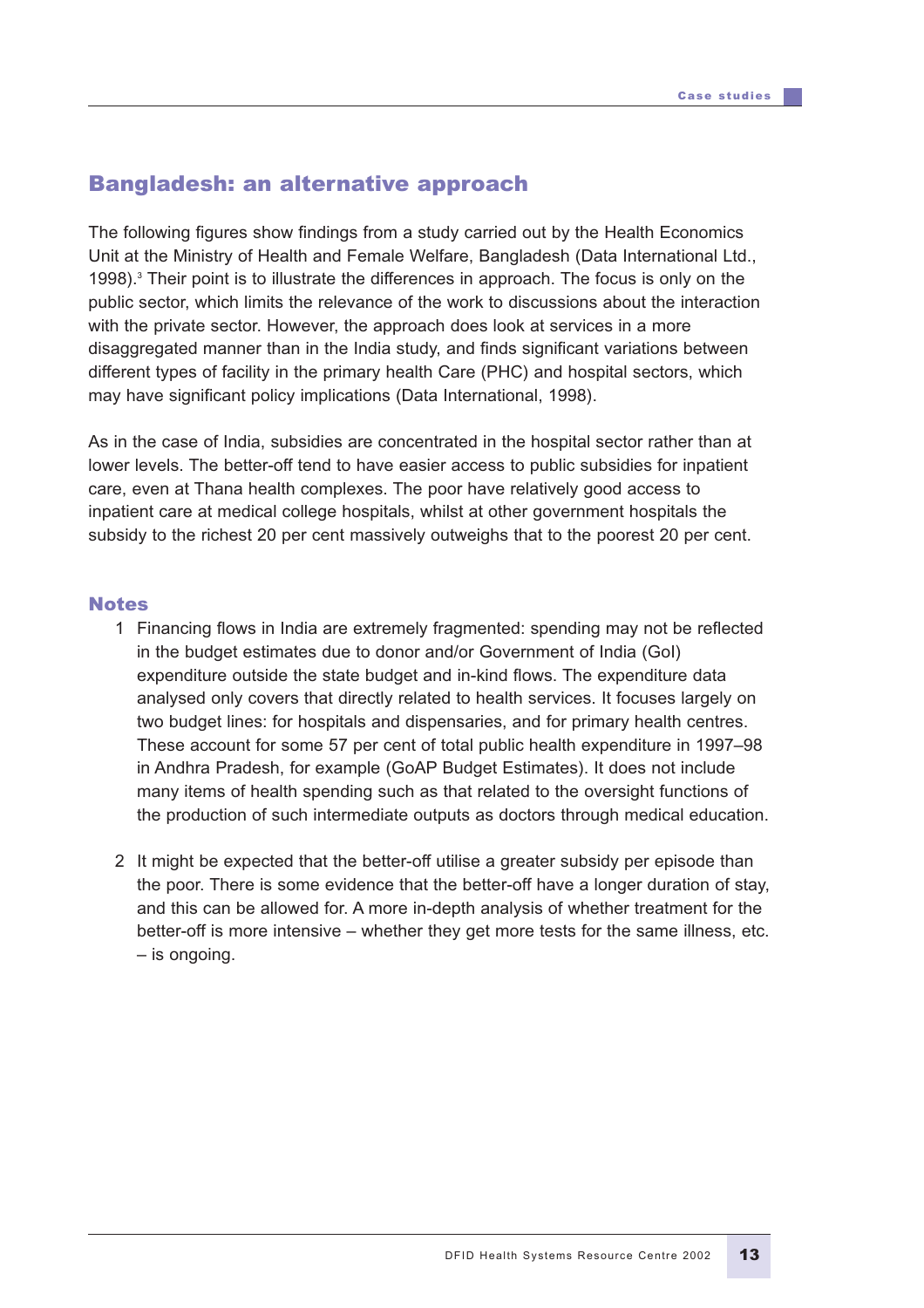# 5 Key points

Current approaches to measuring health systems' performance do not adequately reflect the complex processes shaping health sectors and their performance. BIAs and detailed case studies have the potential to help improve our understanding of how health systems perform.

- Assessing who benefits from public subsidies is important because of close links to health sector policy goals relating to equity of access. The distribution of the benefits of social programmes also has a major influence on progress towards achieving the general poverty reduction targets set out in the IDTs.
- Periodic benefit incidence studies could be a useful monitoring indicator of health sector performance (for possible incorporation into Sector Wide Approaches and Poverty Reduction Strategy Papers). Governments can be held accountable for their success in targeting public resources in a way that they cannot be held responsible for improvements in health status.
- There is a lack of consistency in current approaches. Though the approach to BIA needs to reflect the concerns of national policymakers (and not the need for international consistency), it is necessary to learn from best practice. The approach adopted for India highlights the advantages of incorporating data on utilisation in both public and private sectors, as this can help capture interactions between the sectors. The Bangladesh example highlights the advantages of adopting a more disaggregated approach.
- Performance in terms of targeting public subsidies arguably depends more on consumer behaviour, particularly the ability and willingness of the better-off to use the private sector, than attempts by the state to make public services accessible to the poor, such as through exemption mechanisms (though emphasis is usually placed here).
- The results can be threatening. Yet, in showing that most benefits go to the betteroff they usually only serve to confirm what we already suspect. Care has to be taken during presentation to ensure that policymakers are not alienated. There is a need for debate on the degree to which public subsidies should be targeted to the poor, since there are advantages to keeping the middle classes in the public system as they are most likely to advocate for change and improvement.
- The findings also throw up some surprises. For example, public subsides in urban areas in India are far more equitably allocated than in rural areas, which raises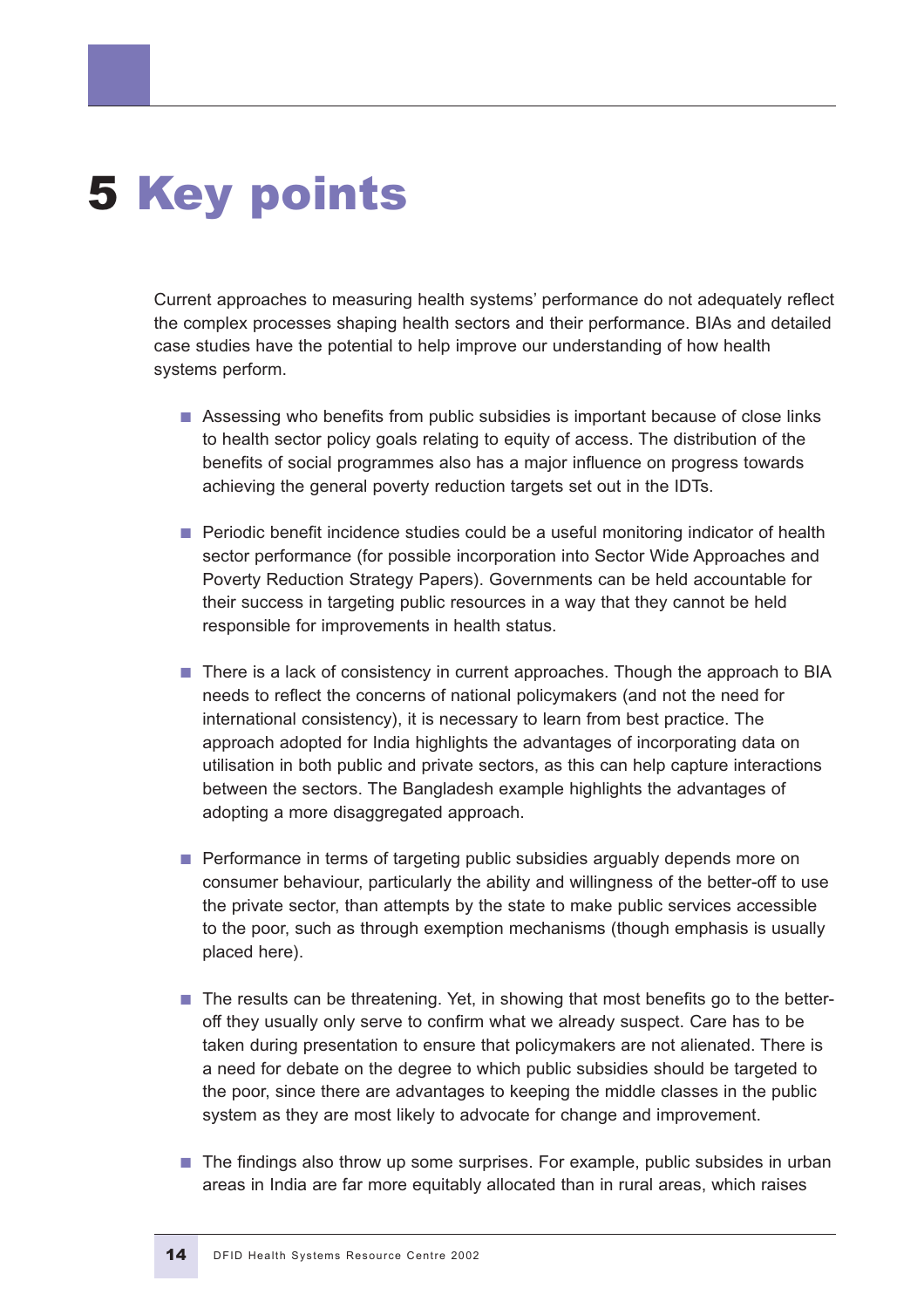questions about policies to target resources in rural areas. The difference in performance between the Indian states is also notable, with clear evidence of a north–south divide (the latter performing better). Less surprisingly, they show that public subsidies to hospitals are primarily enjoyed by the better-off.

■ Such analyses raise more questions than they answer. Findings need to be interpreted carefully. The key challenges are how to translate the findings into appropriate policies and to identify what information gaps still remain.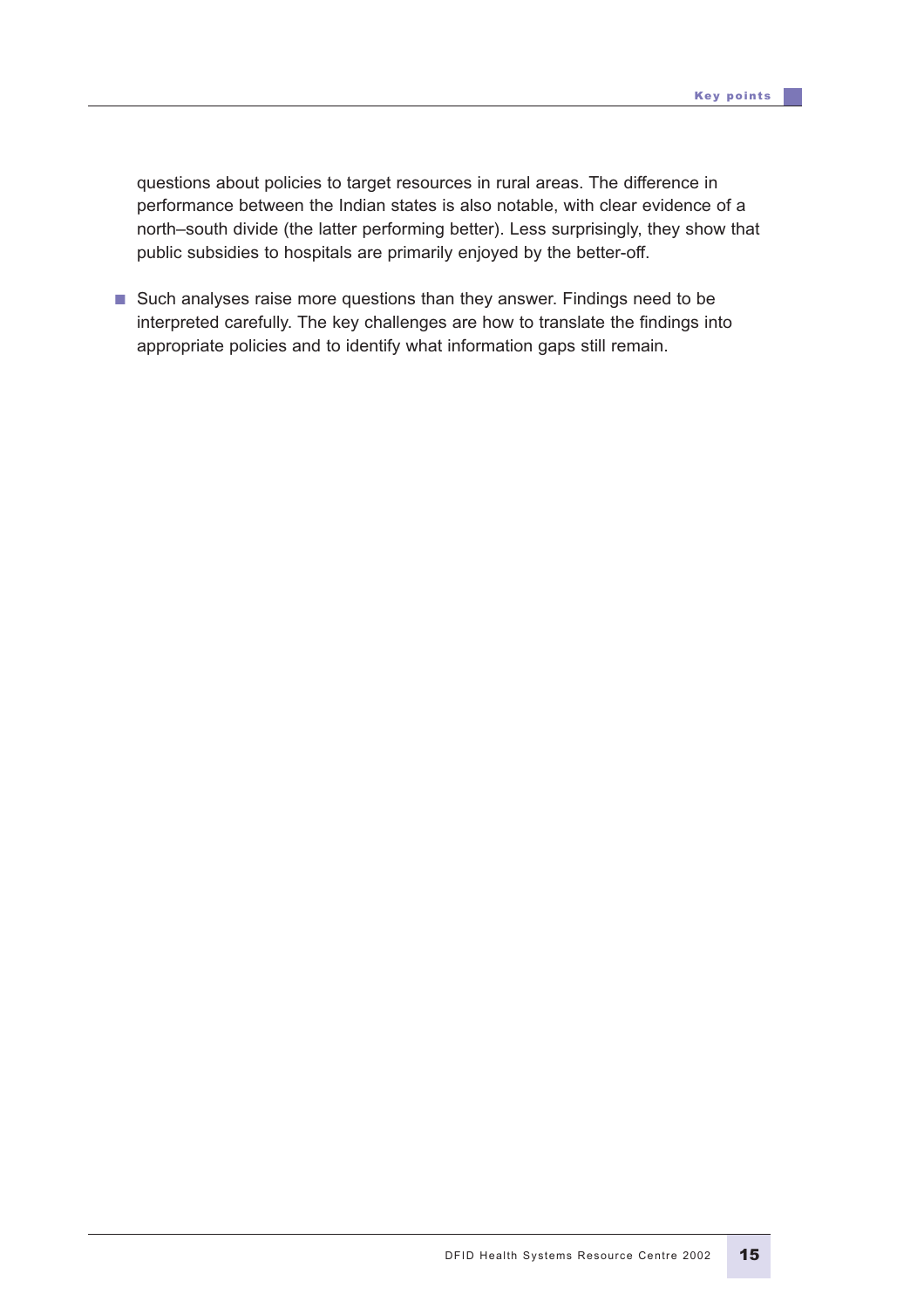# References

Chu, K., Davoodi, H. and Gupta, S. (2000) 'Income distribution and tax and government social spending policies in developing countries', Working paper Fiscal Affairs Department, Washington DC: International Monetary Fund.

Data International Ltd. (1988) *Bangladesh National Health Accounts 1996/97*, Dhaka, Bangladesh.

Mahal, A., Singh, J., Afridi, F., Lamba, V., Gumber, A. and Selvaraju, V. (2000) 'Who benefits from public health spending in India?', Washington DC: Health, Nutrition and Population, Human Development Network, World Bank.

Shariff, A., Gumber, A., Dugggal, R. and Alam, M. (1999) 'Health care financing and insurance: Perspective for the ninth plan, 1997–2002', *Economic and Political Weekly*.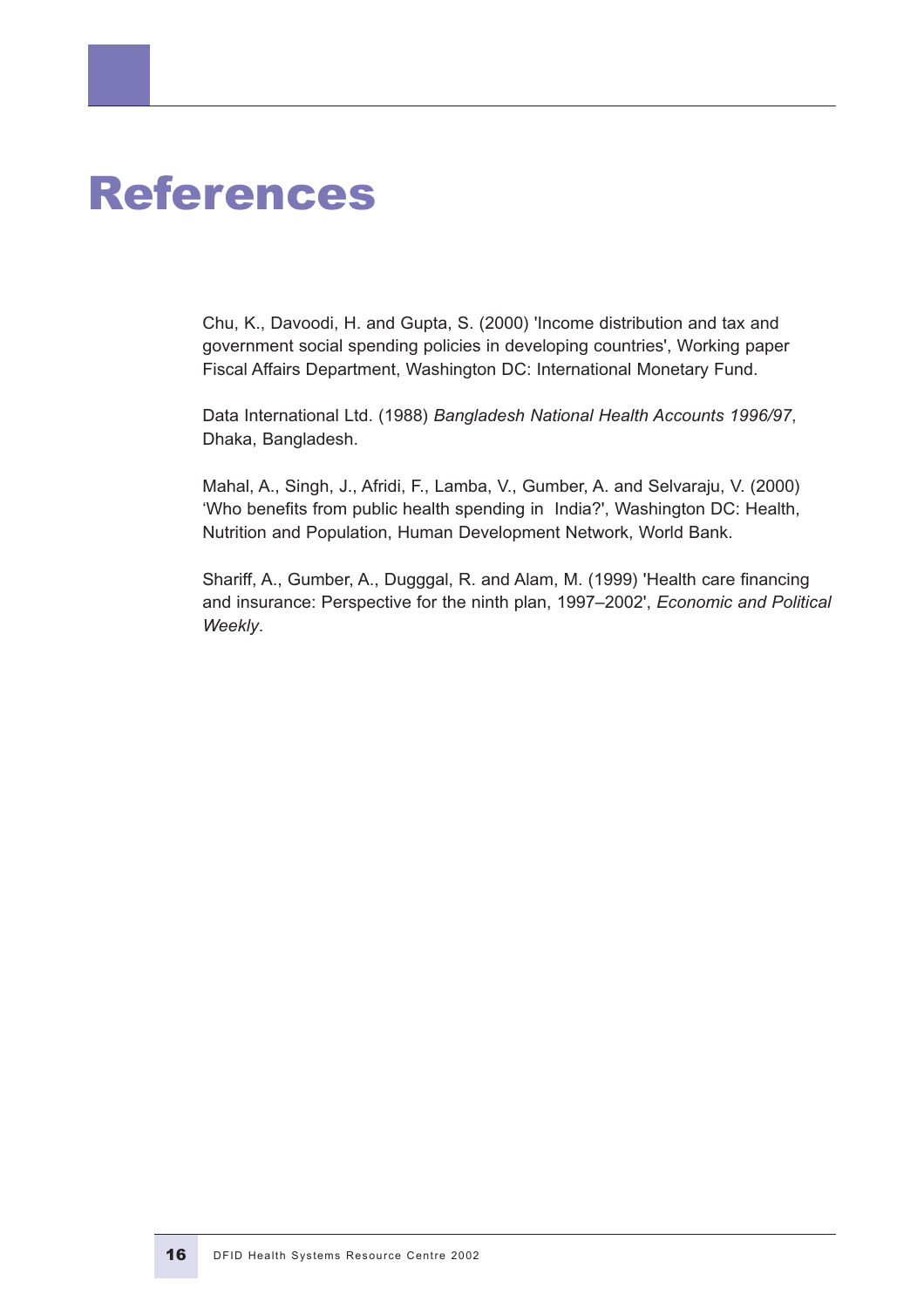# Annex

# Policy implications in Andhra Pradesh

This annex sets out the key findings from the NCAER report for one state, Andhra Pradesh. It identifies a number of possible policy implications and suggests which areas require further work. Finally, it suggests what goals might be realistic in ensuring that pubic subsidies are better targeted in future.

The Government of Andhra Pradesh mapped out its future strategies in its 'Vision 2002' document. This clearly established the intention to focus public subsidies on ensuring that poor and other disadvantaged groups have access to essential health services.

Whilst this sets the framework for future policy it does raise questions as to:

- what the current situation is and how successful government is in comparison with other states;
- what the options are for improving the targeting of public funds in the future;
- what improvements in targeting are realistic.

### Current situation in Andhra Pradesh: key findings of the BIA

- In overall terms, public expenditure is more equitably allocated in urban areas than in rural areas (Table 1). Subsidies in urban areas are well targeted, with the poorest 20 per cent using over 20 per cent of the subsidies. Subsidies in rural areas are poorly targeted, with the richest 20 per cent using over a third of public subsidies. This is presumably because the private sector is better represented in urban areas. The better-off tend to choose private providers, and this reduces pressure on public services and gives the poor a better chance of using such services. In the rural areas the choice of provider is more restricted, and the better-off are able to use their influence to get superior access to public facilities and subsidies.
- The majority of public subsidies are spent on hospital services (77.7 per cent in rural areas and 93.6 per cent in urban areas – Tables 2a and 2b). Spending on hospitals accounts for the vast majority of public expenditure (especially in urban areas) yet it is the most inequitable of all spending categories.
- In terms of gender, women tend to get relatively a large share of benefits: across the board in urban areas (Table 3b) and focused in the lowest income quintiles in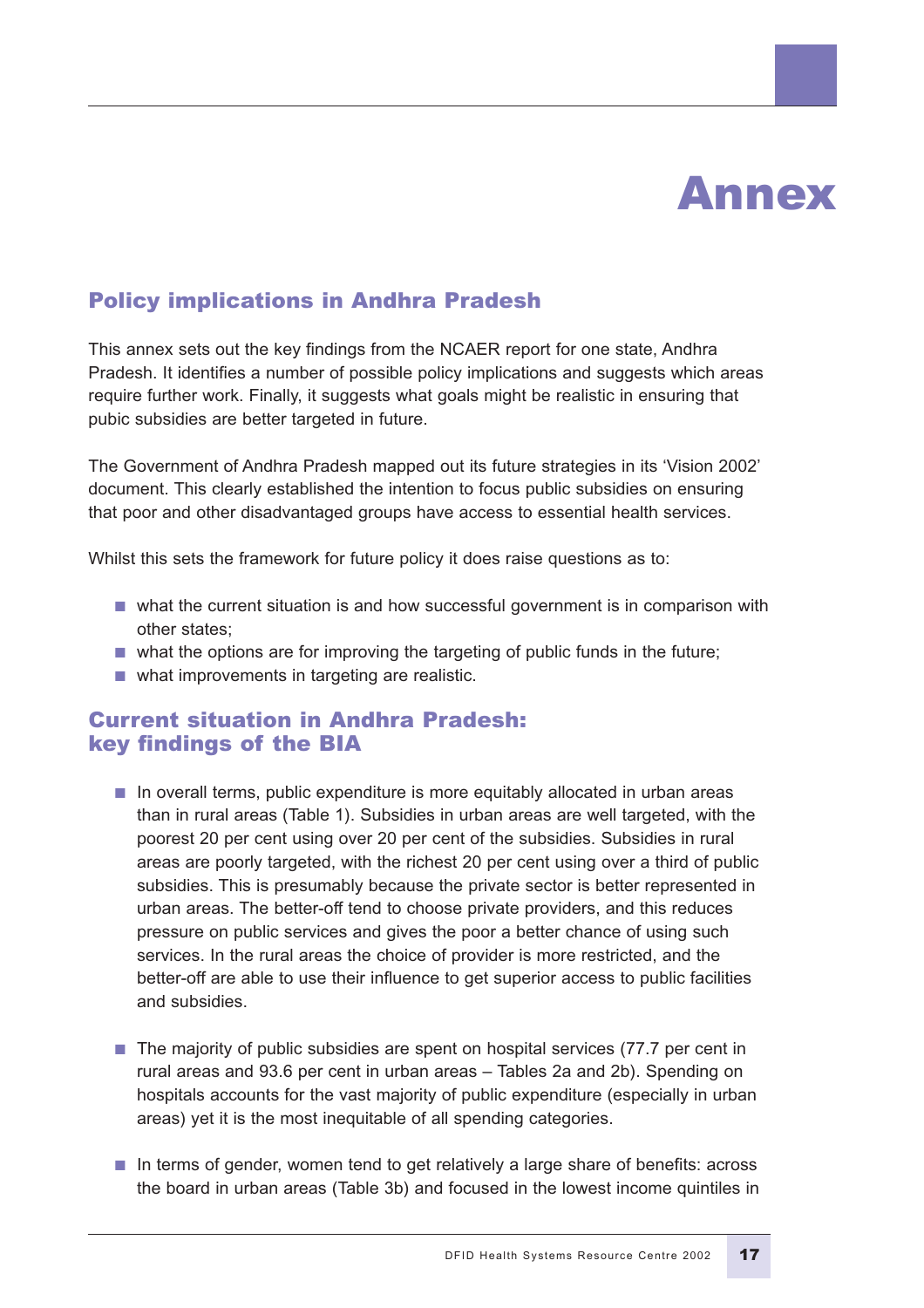rural areas (Table 3a). This is somewhat reassuring in view of their greater health needs. Women in higher income quintiles get a relatively low share of benefits in rural areas, which requires explanation.

# Table 1: Distribution of public subsidies in rural and urban areas (percentage)

|             |      |      | Ш    |      |      |
|-------------|------|------|------|------|------|
| Rural areas | 15.2 | 20.0 | 13.6 | 17.5 | 33.8 |
| Urban areas | 20.7 | 22 A | 27.5 | 7.8  | .6   |

*I = poorest quintile, V = richest quintile*

### Table 2a: Public subsidies in rural areas (Rs million)

|                        |       |       | Ш     | IV    |                 | Total   | Per cent |
|------------------------|-------|-------|-------|-------|-----------------|---------|----------|
| Short hospitalisations | 136.0 | 159.6 | 90.6  | 202.6 | 145.9           | 734.6   | 44.2     |
| Hospitalisations       | 170.7 | 251.6 | 117.1 | 238.3 | 512.7           | 1.290.3 | 77.7     |
| PHC and others         | 458   | 50.2  | 82.7  | 28.2  | 37 <sub>1</sub> | 244 O   | 14 7     |
| Immunisations          | 352   | 30.3  | 25.7  | 24 1  | 10.9            | 126 በ   | 7.6      |
| Total                  | 2517  | 3321  | 2254  | 290.5 | 560.7           | 1.660.4 | 100 Q    |

#### Table 2b: Public subsidies in urban areas (Rs million)

|                            |                   |         | Ш     | IV    | V    | Total | Per cent |
|----------------------------|-------------------|---------|-------|-------|------|-------|----------|
| ort hospitalisations<br>Sh | $106\,\mathrm{A}$ | 116.1   | 127.6 | 90.6  | 55.3 |       | 60 9     |
| pitalisations.             | 1492              | 172.5   | 213.0 | 1366  | 91.6 | 762 9 | 936      |
| <b>PHC</b> and others      | (1) 4             | 21      | 32    | 26    |      | 19.9  |          |
| <i>Immunisations</i>       |                   |         | 8.3   | 5.6   | 1.6  |       |          |
| Total                      |                   | I R 2 2 | 224.5 | 144 R | 94.9 | 8151  |          |

*Note: short hospitalisations are a subset of overall hospitalisations*

#### Table 3a: Percentage of public subsidies to females in rural areas

|                        |      |       | Ш    |      |      |
|------------------------|------|-------|------|------|------|
| Short hospitalisations | 71.2 | .50 Q | 53.6 | 241  | 67 S |
| Hospitalisations       | 73.1 | 42 R  | 62 A | 28.5 | 53.9 |
| PHC and others         | 578  | 65 R  | 1በ 1 | 97   | 13 ጸ |
| Immunisations          | 46.5 | 571   | 45 R | 55.9 | 59.  |
| Total                  | 66 6 | 47 R  | 41 4 | 29 Q | 51 4 |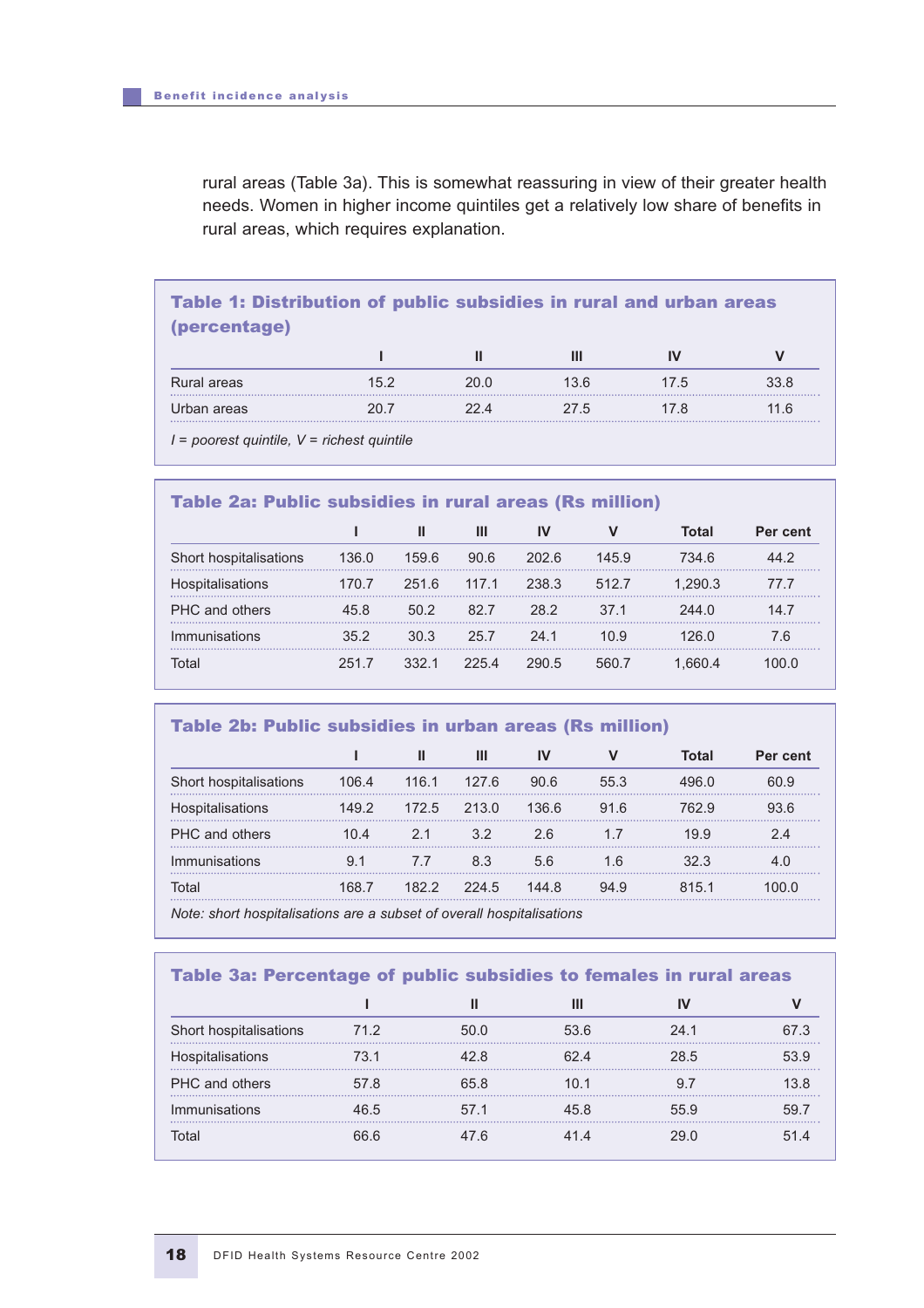| Table 3b: Percentage of public subsidies to females in urban areas |      |      |      |      |      |  |  |  |  |
|--------------------------------------------------------------------|------|------|------|------|------|--|--|--|--|
|                                                                    |      |      |      |      |      |  |  |  |  |
| Short hospitalisations                                             | 63.8 | 652  | 47 4 | 43.2 | 56.5 |  |  |  |  |
| Hospitalisations                                                   |      | 714  | 6444 | 558  | 66 N |  |  |  |  |
| PHC and others                                                     | 89 O | 634  |      | 47 Q |      |  |  |  |  |
| Immunisations                                                      | 544  | 544  | 44 R | 47 Q | 26.7 |  |  |  |  |
| Total                                                              | 63 N | 70 R | 62 7 | 554  | 64 2 |  |  |  |  |

### Comparisons with India as a whole and selected states

There is no time series against which to compare this data so it is impossible to say whether the situation is becoming more or less equitable. However, it can be useful to compare the current situation in Andhra Pradesh with that of other states and India as a whole.

It is also difficult to make predictions about how realistic it might be for the government to improve equity and targeting. In this respect, the experience of good performers such as Kerala and Tamil Nadu might be used to define realistic targets for the medium to long term, allowing for the fact that some of the factors responsible for their relative success are not necessarily in place in Andhra Pradesh.

In comparison with other states:

- public expenditure on health is on the low side (Table 4), whilst private out-ofpocket and overall expenditure is above average;
- the role of the public sector in delivering hospital services is among the highest of all states (Figure 5);
- overall utilisation of hospital services in the private sector is just below average (Figure 6);
- a greater proportion of benefits are enjoyed by the lowest quintile at all levels than for India as a whole (Table 7), although Andhra Pradesh performs less well than other states such as Tamil Nadu and Kerala (Table 8);
- a slightly higher proportion of resources are spent on PHC and others, and immunisation (Table 7) than for India as a whole.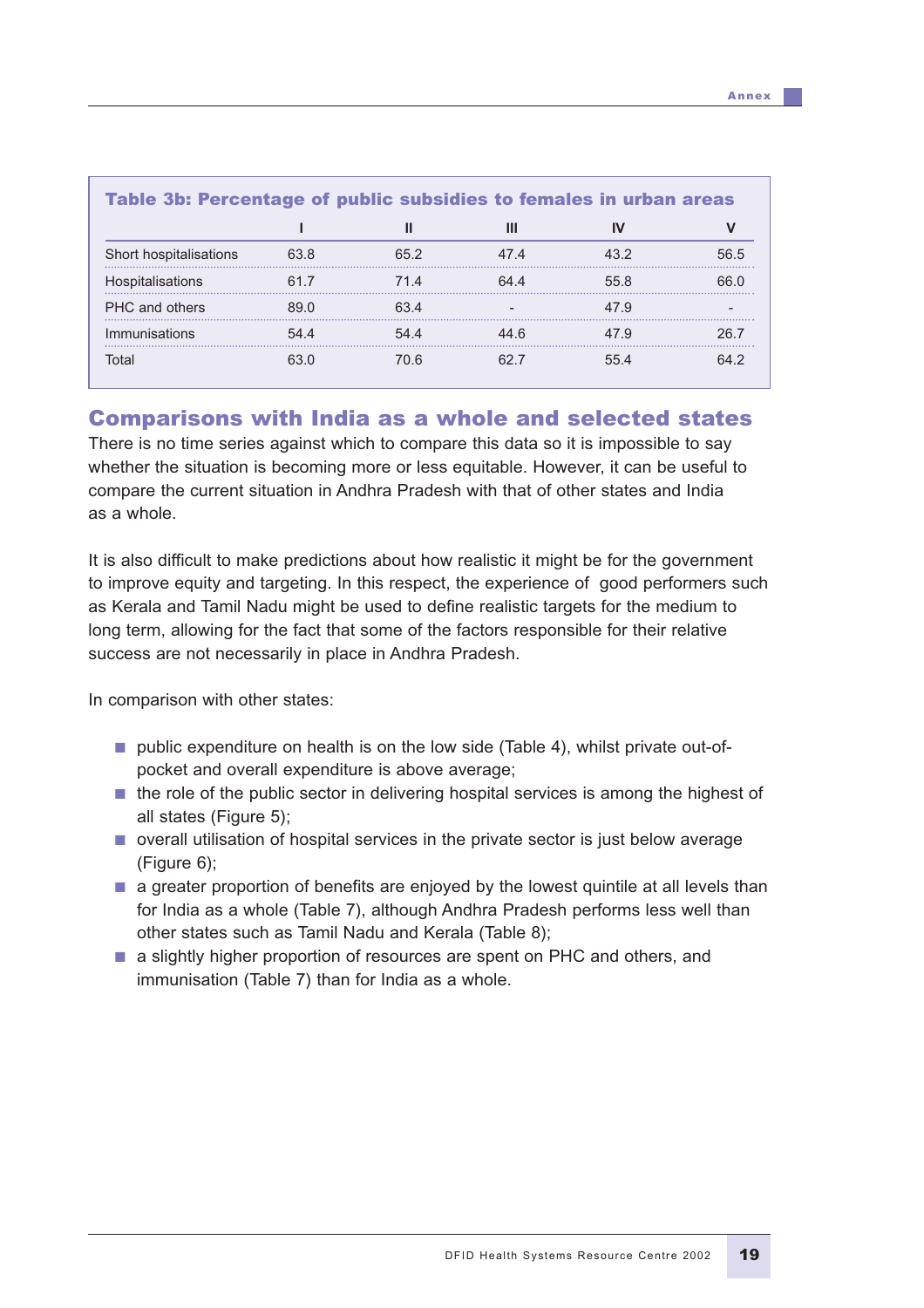|  |  | Table 4: Health spending for major states in India, 1993 |  |  |  |  |  |  |
|--|--|----------------------------------------------------------|--|--|--|--|--|--|
|--|--|----------------------------------------------------------|--|--|--|--|--|--|

| <b>States ranked</b><br>by column 6 | Per capita annual<br>health expenditure |                |       | Share of<br>household<br>health<br>expenditure | Household<br>health<br>expenditure as<br>percentage | <b>Total health</b><br>expenditure<br>as percentage<br>of NSDP/NNP |  |
|-------------------------------------|-----------------------------------------|----------------|-------|------------------------------------------------|-----------------------------------------------------|--------------------------------------------------------------------|--|
|                                     | Govt                                    | Household      | Total | (column 2 as<br>percentage<br>of column 3)     | of household<br>income                              |                                                                    |  |
|                                     | 1                                       | $\overline{2}$ | 3     | 4                                              | 5                                                   | 6                                                                  |  |
| Jammu and Kashmir*                  | 238                                     | 325            | 563   | 57.7                                           | <b>NE</b>                                           | 10.7                                                               |  |
| Kerala                              | 111                                     | 482            | 593   | 81.3                                           | 11.9                                                | 9.5                                                                |  |
| <b>Himachal Pradesh</b>             | 209                                     | 370            | 579   | 63.9                                           | 6.7                                                 | 8.9                                                                |  |
| <b>Bihar</b>                        | 51                                      | 223            | 274   | 81.4                                           | 6.1                                                 | 7.5                                                                |  |
| Orissa                              | 74                                      | 276            | 350   | 78.9                                           | 8.2                                                 | 7.4                                                                |  |
| <b>Andhra Pradesh</b>               | 66                                      | 421            | 487   | 86.4                                           | 7.8                                                 | 7.4                                                                |  |
| Karnataka                           | 93                                      | 360            | 453   | 79.5                                           | 8.8                                                 | 6.5                                                                |  |
| Rajasthan                           | 83                                      | 196            | 279   | 70.3                                           | 4.2                                                 | 5.4                                                                |  |
| <b>Uttar Pradesh</b>                | 55                                      | 175            | 230   | 76.1                                           | 4.5                                                 | 4.9                                                                |  |
| Gujarat                             | 78                                      | 259            | 337   | 76.9                                           | 4.7                                                 | 4.4                                                                |  |
| Madhya Pradesh                      | 63                                      | 168            | 231   | 72.7                                           | 6.9                                                 | 4.3                                                                |  |
| <b>Tamil Nadu</b>                   | 100                                     | 202            | 302   | 66.9                                           | 6.5                                                 | 4.2                                                                |  |
| West Bengal                         | 73                                      | 154            | 227   | 67.8                                           | 3.4                                                 | 3.8                                                                |  |
| Haryana                             | 83                                      | 267            | 350   | 76.3                                           | 4.1                                                 | 3.4                                                                |  |
| Punjab                              | 110                                     | 282            | 392   | 71.9                                           | 6.2                                                 | 3.2                                                                |  |
| Maharashtra                         | 85                                      | 259            | 344   | 75.3                                           | 5.4                                                 | 3.2                                                                |  |
| Assam                               | 66                                      | 96             | 162   | 59.3                                           | 2.4                                                 | 2.8                                                                |  |
| All India                           | 84                                      | 250            | 334   | 74.9                                           | 6.0                                                 | 5.5                                                                |  |

*\* Estimates for Jammu and Kashmir are based on the previous NCAER survey of 1990. NSDP – Net State Domestic Product, NNP – Net National Product*

*Source: Shariff* et al.*, 1999.*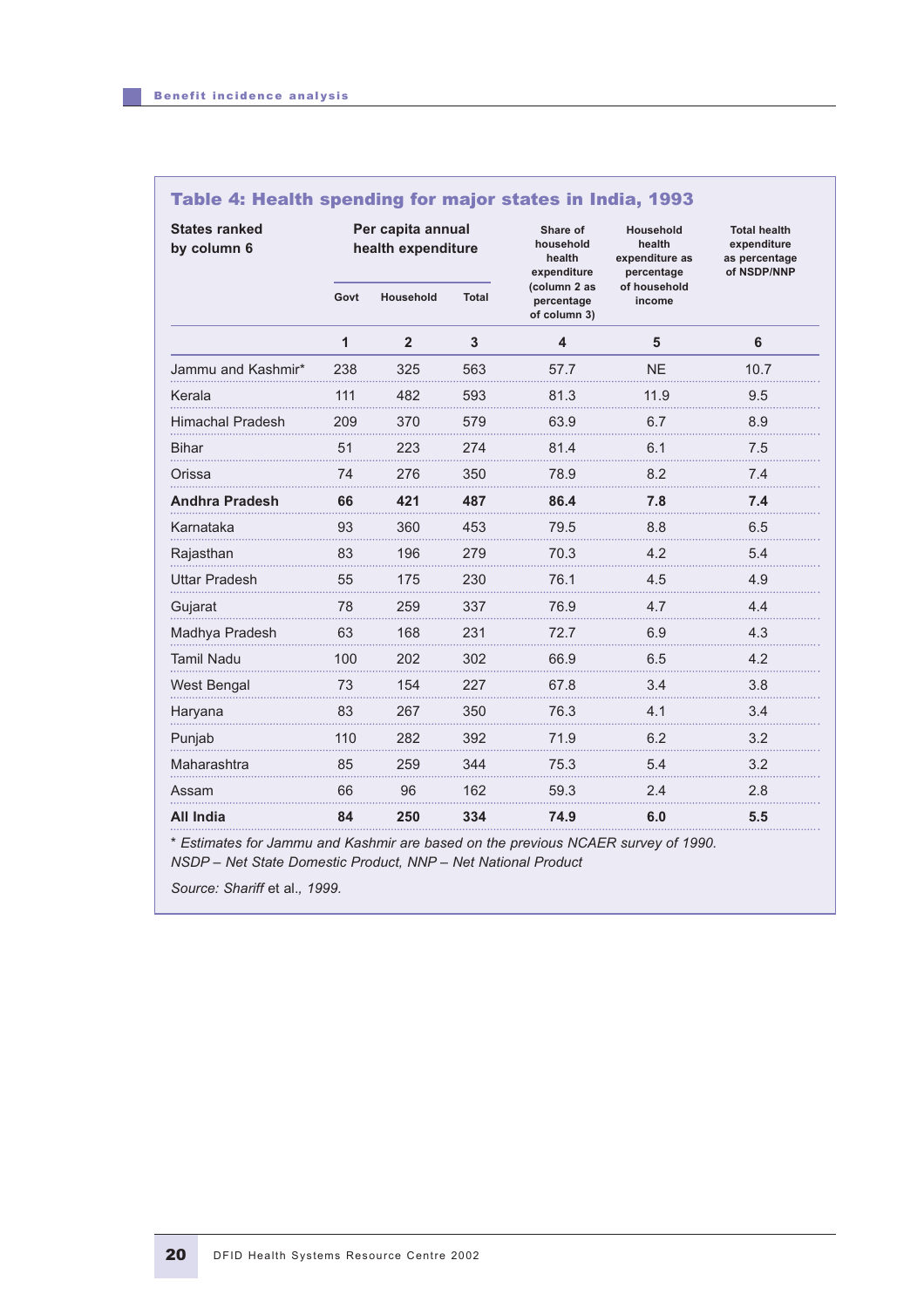

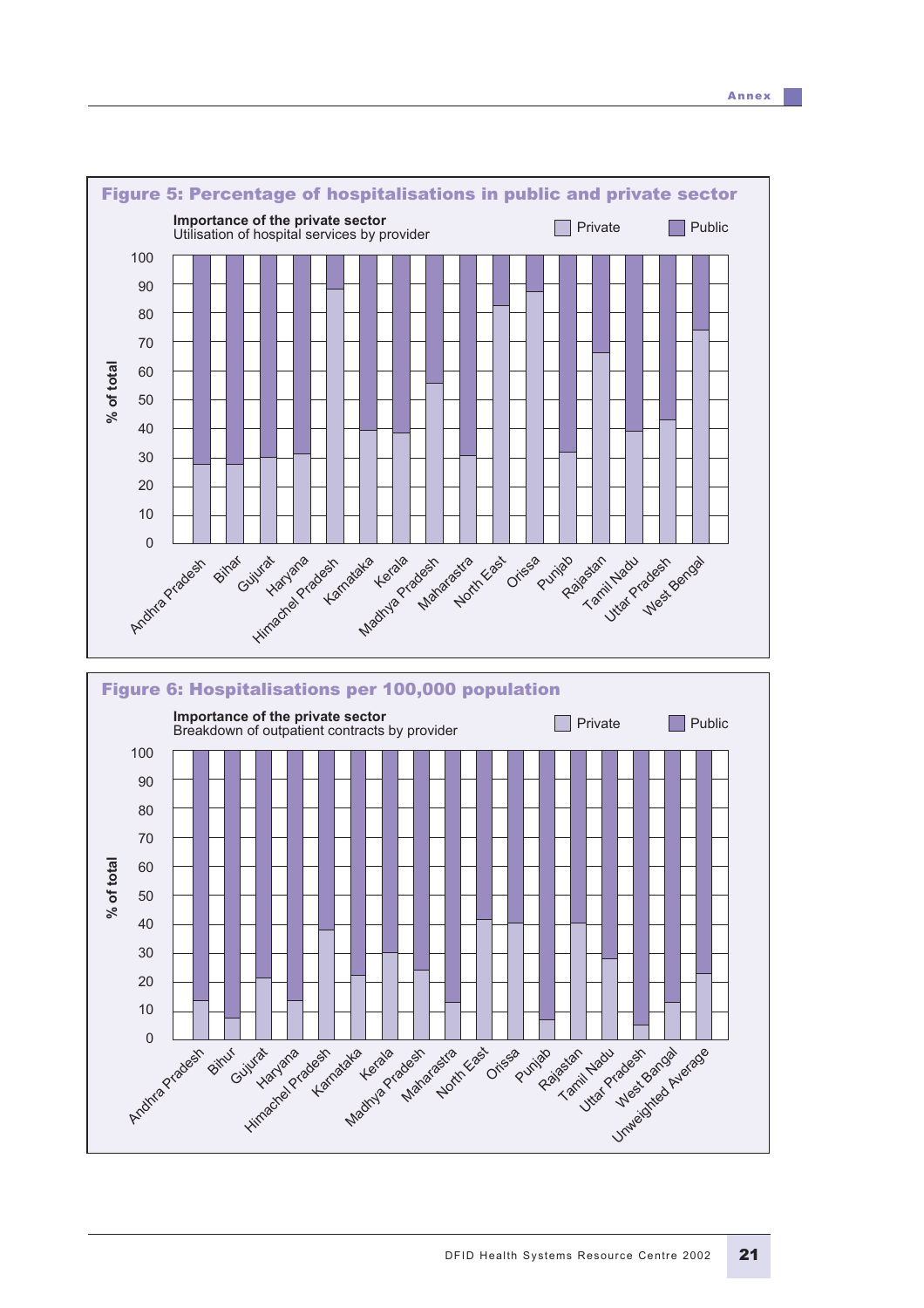### Table 7: Distribution of net public subsidies by level of care by quintile (rural and urban – Andhra Pradesh)

|                         | <b>Quintile 1</b> | <b>Quintile 2</b> | <b>Quintile 3</b> | <b>Quintile 4</b> |             | Quintile 5 Total subsidy(%) |
|-------------------------|-------------------|-------------------|-------------------|-------------------|-------------|-----------------------------|
| Short                   | 18.1(11.1)        | 17.0(14.3)        | 16.6 (20.6)       | 30.5(26.4)        | 17.8(27.6)  | 49.6 (57.1)                 |
| hospitalisations        |                   |                   |                   |                   |             |                             |
| <b>Hospitalisations</b> | 14.8(8.4)         | 14.4(13.0)        | 15.0(18.2)        | 25.5(26.9)        | 30.4(33.5)  | 83.0 (86.1)                 |
| PHC and others          | 20.5(20.3)        | 21.6(20.7)        | 33.5(21.7)        | 15.2(20.3)        | 9.2(17.0)   | 10.6(9.1)                   |
| Immunisations           | 29.3 (23.7)       | 23.0(22.2)        | 21.5(22.0)        | 17.9 (19.6)       | 8.4(12.5)   | 6.4(4.8)                    |
| Total                   | 16.3(10.2)        | 15.7(14.1)        | 17.4(18.7)        | 23.0(26.0)        | 26.7 (31.0) | 100                         |
| All India in brackets   |                   |                   |                   |                   |             |                             |

| <b>Table 8: A comparison with Kerala: Distribution of public subsidies</b> |      |      |      |      |      |  |  |  |
|----------------------------------------------------------------------------|------|------|------|------|------|--|--|--|
| <b>Percentage of subsidies</b>                                             |      |      | Ш    |      |      |  |  |  |
| Rural Kerala                                                               | 20.2 | 21.7 | 16.1 | 18.3 | 23.7 |  |  |  |
| Rural Andhra Pradesh                                                       | 15.2 | 20 O | 13 6 | 17.5 | 33.8 |  |  |  |
| Urban Kerala                                                               | 32 S | 29.9 | 19 9 | 18 1 |      |  |  |  |
| Urban Andhra Pradesh                                                       | 20 Z | 22 A | 27.5 | 17 8 | 1 6  |  |  |  |

# Possible policy implications

If government is interested in better targeting of its resources to poor and disadvantaged groups it could consider:

- increasingly focusing its resources in areas where the poor already derive significant benefit;
- improving the targeting of resources in areas where the poor do not currently benefit;
- shifting resources from areas where the poor do not benefit to those where they do;
- enabling measures to improve the targeting of public resources.

Given that the bulk of current subsidies goes to the hospital sector, this is where initial emphasis might be placed.

# Key options

### **Shifting resources from hospital to PHC**

■ Restricting overall allocations to hospitals, e.g. by holding them constant in nominal (real) terms, thus releasing new resources for PHC.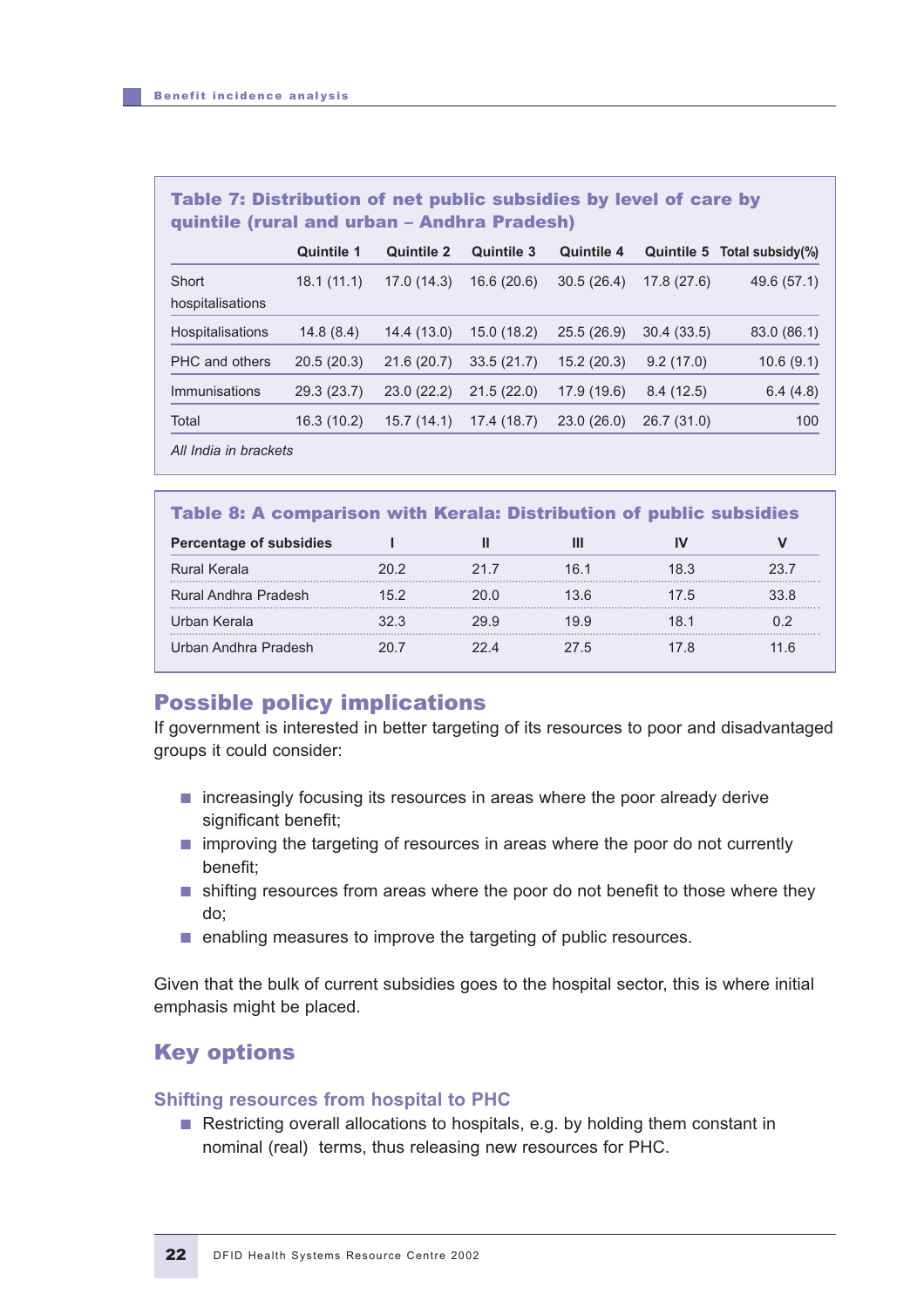- Greater self-financing of hospital services (e.g. pay beds for the better-off, in the longer term looking at insurance). The fact that the better-off use most of the subsidies invested in hospital services suggests a strong case for this, provided some protection can be afforded to the less well-off.
- Measures to improve the allocative and technical efficiency of resource use by: shifting resources from tertiary to district hospitals and to PHCs; assessing why average length of stay is so high in Andhra Pradesh; allocating resources according to workload and good performance.3

#### **Increasing the share of hospital subsidies going to the poor**

- Investigating the potential for better targeting (exemptions, effectiveness of the white card scheme, possibility of self selection).
- Investigating why average length of stay in hospitals is greater for higher income groups.
- Better monitoring of performance of autonomous hospitals in providing services for the poor.
- Learning from the experiences of Kerala and Tamil Nadu, which have been extremely successful in focusing public hospital subsidies on the poor.

#### **Shifting resources from rural to urban areas?**

At a crude level this is what the findings suggest. This, of course, poses a dilemma. The general thinking is usually to focus resources on poorer areas, which are traditionally rural. However, a burgeoning private sector has attracted a large clientele from amongst the better-off in urban areas. In the rural areas there is relatively little private sector activity and the better-off have appropriated most of the public subsidies. This would suggest emphasis be placed on:

- encouraging the private sector to establish a greater presence in rural areas (how?);
- regulating this private sector to ensure at least that it delivers an acceptable quality of care at a reasonable cost and provides some essential services (how?);
- better targeting of public resources in rural areas (how?);
- invest in PHC services in urban areas (a traditionally neglected area in India).

### **Resources for women in higher income quintiles in rural areas**

The data suggests that, whilst the majority of public benefits in urban areas and in lowincome groups in rural areas go to women, they seem to miss out in well-off groups in rural areas. It is not clear whether this is a statistical quirk or whether it reflects a need that perhaps requires further investigation.